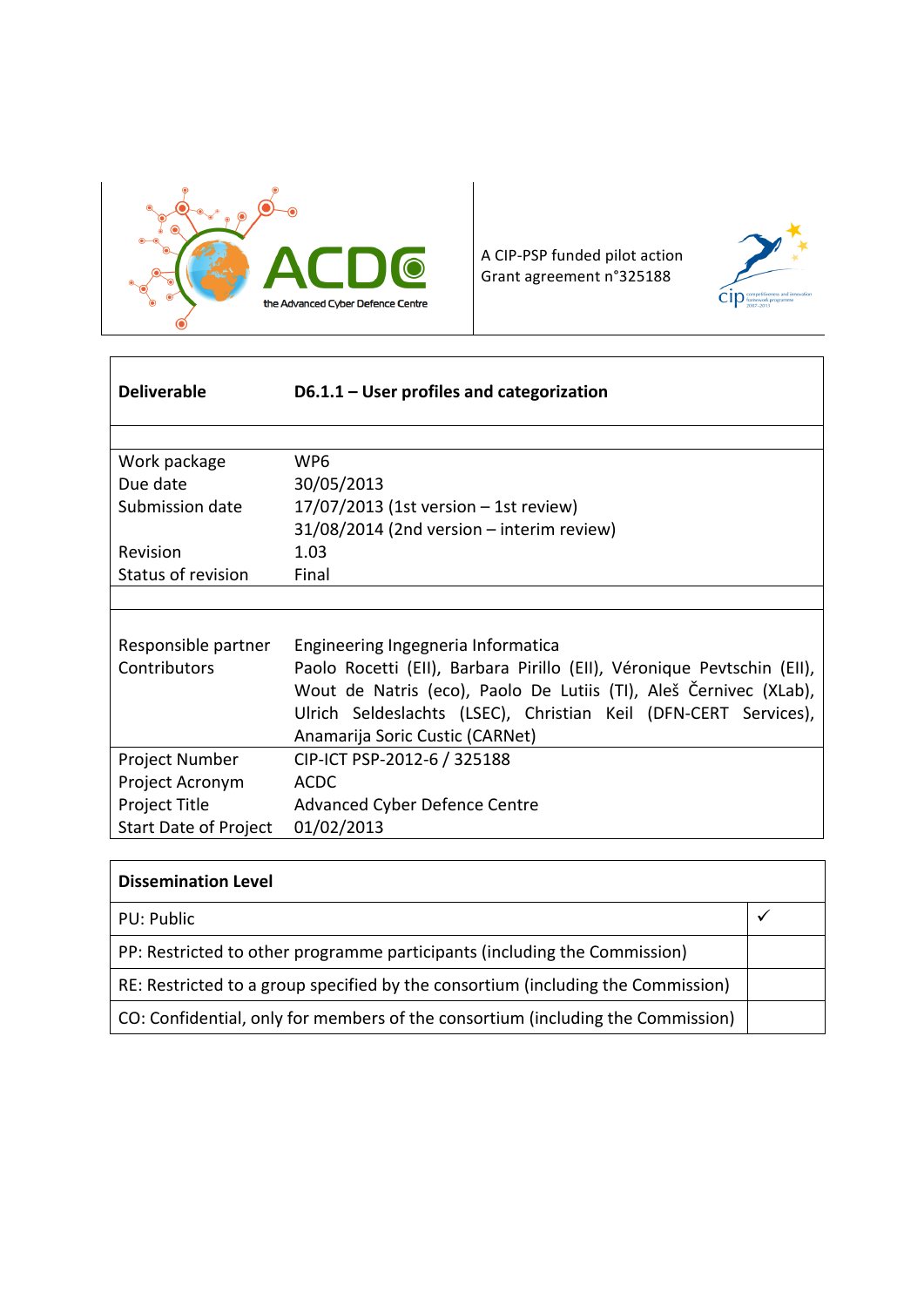

## **Version history**

| Rev.                        | Date       | Author                        | <b>Notes</b>                                                                                      |
|-----------------------------|------------|-------------------------------|---------------------------------------------------------------------------------------------------|
| 0.1                         | 17/05/2013 | EII                           | ToC and first draft                                                                               |
| 0.2                         | 22/05/2013 | ECO                           | Initial comments to sections 3, 5                                                                 |
| 0.3                         | 23/05/2013 | EII                           | Contribution to sections 3, 4, 5                                                                  |
| 0.4                         | 27/05/2013 | ECO                           | Comments                                                                                          |
| 0.5                         | 29/05/2013 | EII                           | Refined section 5.3                                                                               |
| 0.6<br>$\rightarrow$<br>0.9 | 25/06/2013 | CARNet, Eco, TI,<br>XLab, Ell | <b>Revision</b><br>added<br>of<br>comments,<br>contributions to sectors and positioning<br>tables |
| 1.0                         | 26/06/2013 | EII                           | Final revision for circulation                                                                    |
| 1.1                         | 16/07/2013 | DFN-CERT, LSEC                | Integration of comments on final revision                                                         |
| 1.2                         | 17/07/2013 | EII                           | Submission                                                                                        |
| 1.3                         | 28/08/2013 | EII                           | Submission                                                                                        |

# **Glossary**

| <b>ACDC</b>     | <b>Advanced Cyber Defence Centre</b>                                        |
|-----------------|-----------------------------------------------------------------------------|
| <b>CERT</b>     | Computer Emergency Response Team                                            |
| <b>CSIRT</b>    | Computer Security Incident Response Team                                    |
| <b>DoW</b>      | Description of Work                                                         |
| EC <sub>3</sub> | European Cybercrime Centre                                                  |
| ECI             | European Critical Infrastructure                                            |
| <b>EEC</b>      | <b>European Economic Community</b>                                          |
| ENISA           | European Network and Information Security Agency                            |
| EU              | <b>European Union</b>                                                       |
| <b>FS-ISAC</b>  | Financial Services - Information Sharing and Analysis Centre                |
| <b>ICANN</b>    | Internet Corporation for Assigned Names and Numbers                         |
| ICT.            | Information and Communication Technologies                                  |
| <b>IETF</b>     | Internet Engineering Task Force                                             |
| <b>IGF</b>      | Internet Governance Forum                                                   |
| <b>INTUG</b>    | International Telecommunications Users Group                                |
| <b>ISAC</b>     | Information Sharing and Analysis Centre                                     |
| <b>ISACA</b>    | Information Systems Audit and Control Association                           |
| <b>ISIC</b>     | International Standard Industrial Classification of All Economic Activities |
| <b>ISP</b>      | Internet Service Provider                                                   |
| <b>LAP</b>      | London Action Plan                                                          |
| <b>LEA</b>      | Law Enforcement Authority                                                   |
| <b>MAAWG</b>    | Messaging Anti-Abuse Working Group                                          |
| <b>NACE</b>     | Statistical Classification of Economic Activities in the European Community |
| RIPE (NCC)      | <b>RIPE Network Coordination Centre</b>                                     |
| <b>SCADA</b>    | <b>Supervisory Control and Data Acquisition</b>                             |
| US              | <b>United States</b>                                                        |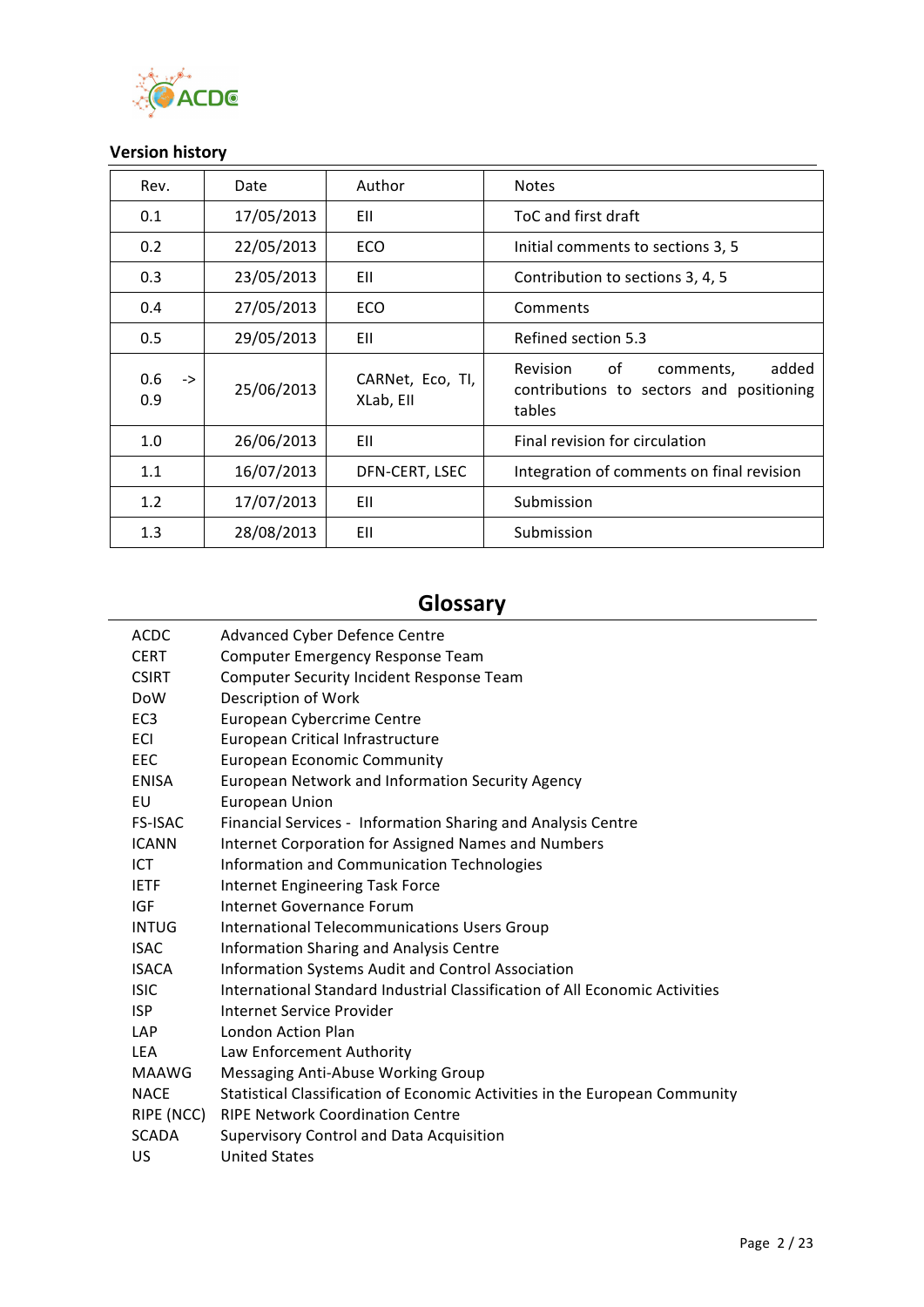

# **Table of contents**

| 1 <sub>1</sub> |                  |  |
|----------------|------------------|--|
| 2.             |                  |  |
| 3.             |                  |  |
|                | 3.1.             |  |
|                | 3.2.             |  |
|                | 3.3.             |  |
|                | 3.4.             |  |
|                | 3.5.             |  |
| 4.             |                  |  |
|                | 4.1.             |  |
|                | 4.2 <sub>1</sub> |  |
|                | 4.3.             |  |
|                | 4.4.             |  |
|                | 4.5.             |  |
| 5.             |                  |  |
|                | 5.1.             |  |
|                | 5.2.             |  |
|                | 5.3.             |  |
|                | 5.4.             |  |
|                | 5.5.             |  |
| 6.             |                  |  |

# **Table of figures**

# **Table of tables**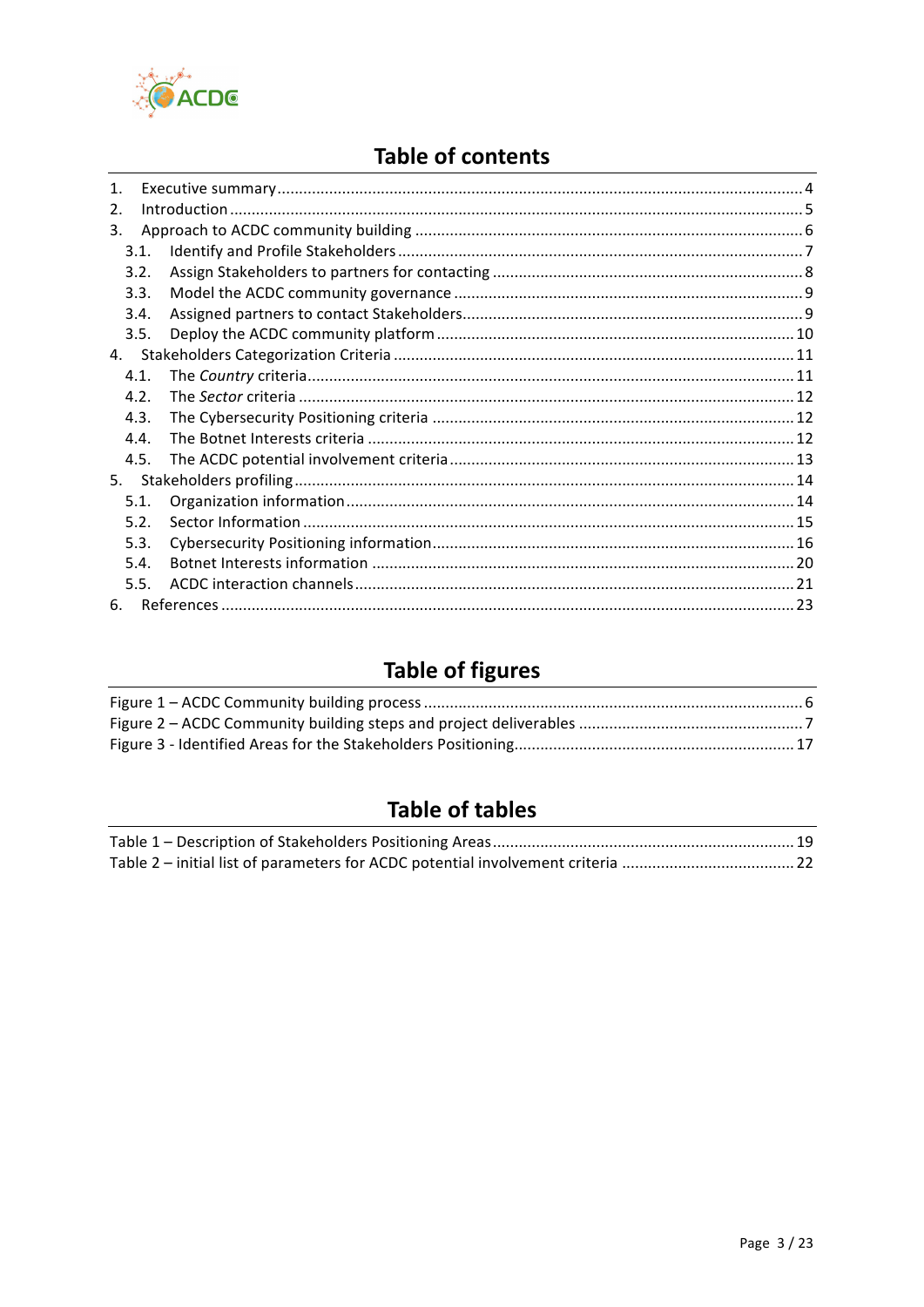

# **User Profiles and Categorization**

### **1. Executive summary**

The creation of a stakeholders' community is a major contribution to the out-reaching approach proposed by the ACDC project in fighting the botnet issue across Europe. This document is the first one dedicated to the creation and animation of the stakeholders' community, focusing on the overall process leading to the creation of the community and linking back to project deliverables in the context of WP6.

As detailed in section 3, the creation of the ACDC community follows two connected lines of action. The first line focuses on the identification of potential stakeholders, the definition of their relevance with respect to cyber-security in general, and to the botnet topic in particular, and the initial contact to invite them to join the community. A critical aspect for this action line concerns the support ACDC will get from governments of involved EU countries that may strongly influence stakeholders' involvement in the ACDC community. The second line of action focuses on the definition of the community governance, and on the creation of the community platform, used as the main channel for community members to interoperate. In particular, the community governance includes the stakeholders involvement model, that will be provided as input to the stakeholders contact, carried out in the first line of action.

The importance of the governance is to clearly identify and separate different roles that stakeholders can take, including in their relationship and usage of the ACDC clearing house. To specify this relationship, the governance will detail the rights and obligations linked to providing data related to botnets, using / retrieving aggregated data, providing new solutions, using solutions etc. The initial contacts made by ACDC prior to elaborating this deliverable show that the governance issue is complex in relation to both the data and the solutions aspects of ACDC. Therefore, the community building process detailed in D6.1.1 is also important as a preparation step that foresees the future management of this complexity.

Stakeholders categorization is also introduced in this document (section 4). The categorization is based on four criteria varying from general ones, i.e. the country(ies) and Sector(s) where the stakeholder operates, down to Positioning(s) in the cybersecurity field, and to the Interest(s) stakeholders have with respect to the botnet topic in particular.

Finally, the parameters modelling stakeholders' information are described (section 5), as well as the initial set of values for each parameter. The modelling will be used across all phases of the WP6 activities, from the stakeholders' identification process to the customization of the community platform.

Following the first release of this deliverable in July 2013, a second release is made in August 2014. The evolution between the two versions focuses on section 5.5, namely moving from the initial selection of additional criteria to the final selection, based on the experience gained during contacts with organisations with signed letters of intent, the challenges of creating a data sharing environment from a legal point of view and the preparation for the community launch, for which incentive pages addressing separately the profiles in this document have been prepared (see updated release of D6.3.2). In this revision, section 5.5 has evolved from "ACDC potential involvement" to "ACDC interaction channels".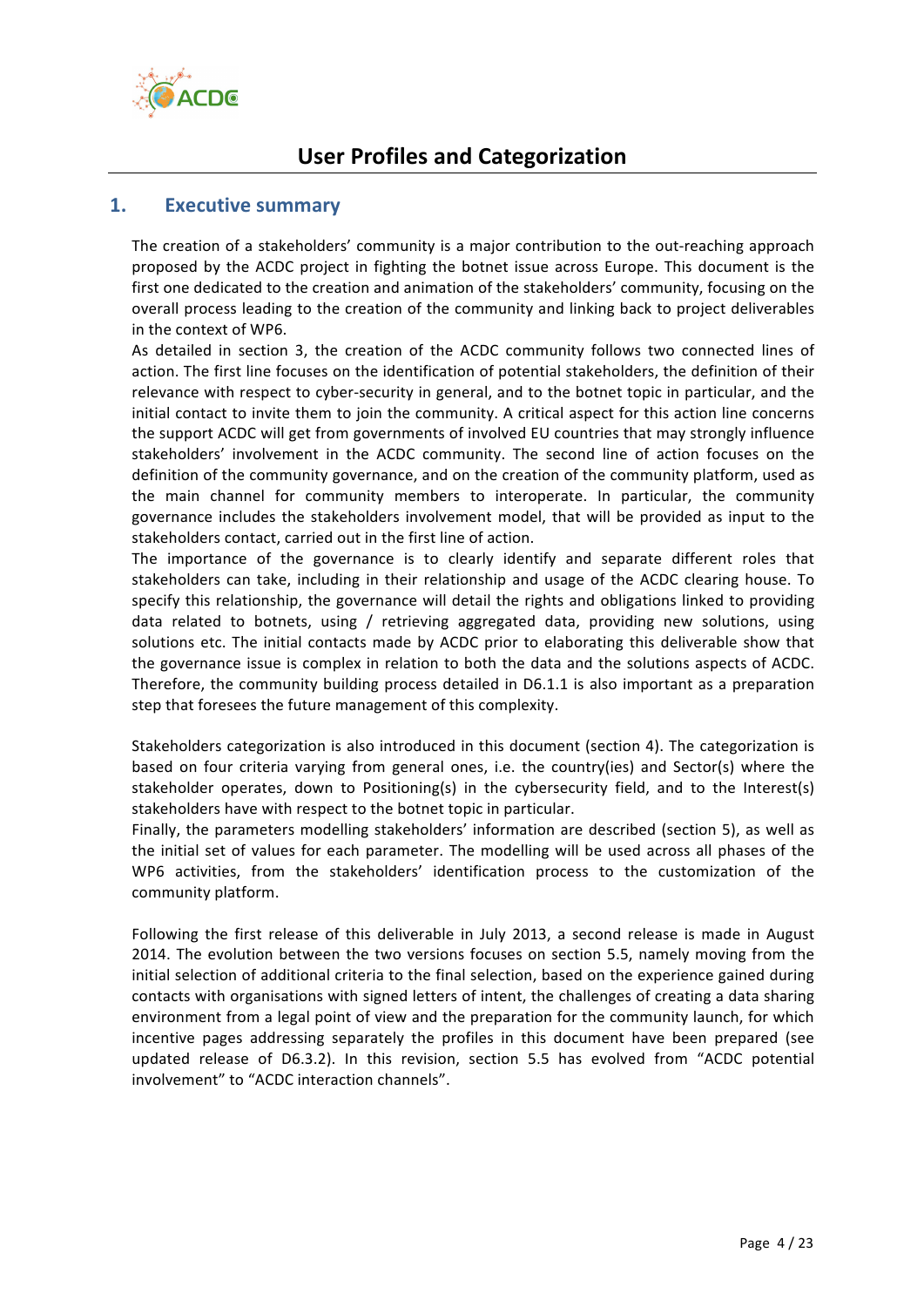

## **2. Introduction**

The ACDC project is a 30 months pilot whose technical goal is to create a set of solutions provided to network operators and to end-users to support the detection, mitigation and prevention of botnets.

However, this technical goal will only be successful if ACDC also acts pro-actively to ensure adoption of the ACDC approach, and the different activities supporting adoption include:

- the creation of a central clearing house, providing Europe with the access to data focused on botnets in Europe
- the spreading of botnet detection and mitigation solutions through 8 national centres spread across Member States
- the deployment of an online platform oriented towards supporting stakeholders in interacting with ACDC

All these steps are therefore oriented towards creating, supporting and animating an active community, and ACDC devotes a specific work package, WP6, to this activity.

As described in the next section, this deliverable constitutes the first deliverable in a set of coherent activities designed to bring the community to life, including:

- the approach adopted by ACDC to create the community: what are the different steps implemented by ACDC partners? How will each partner contribute to this approach?
- the criteria used to classify target stakeholders, ensuring that the community approach is tailored to specific needs and therefore encourages adoption by addressing each subgroup. For instance, tools oriented to the network operators will not be the same as those oriented to end-users; the community platform should reflect this type of difference through user profiles.
- detailed information about the different parameters for the criteria to be implemented in the social community platform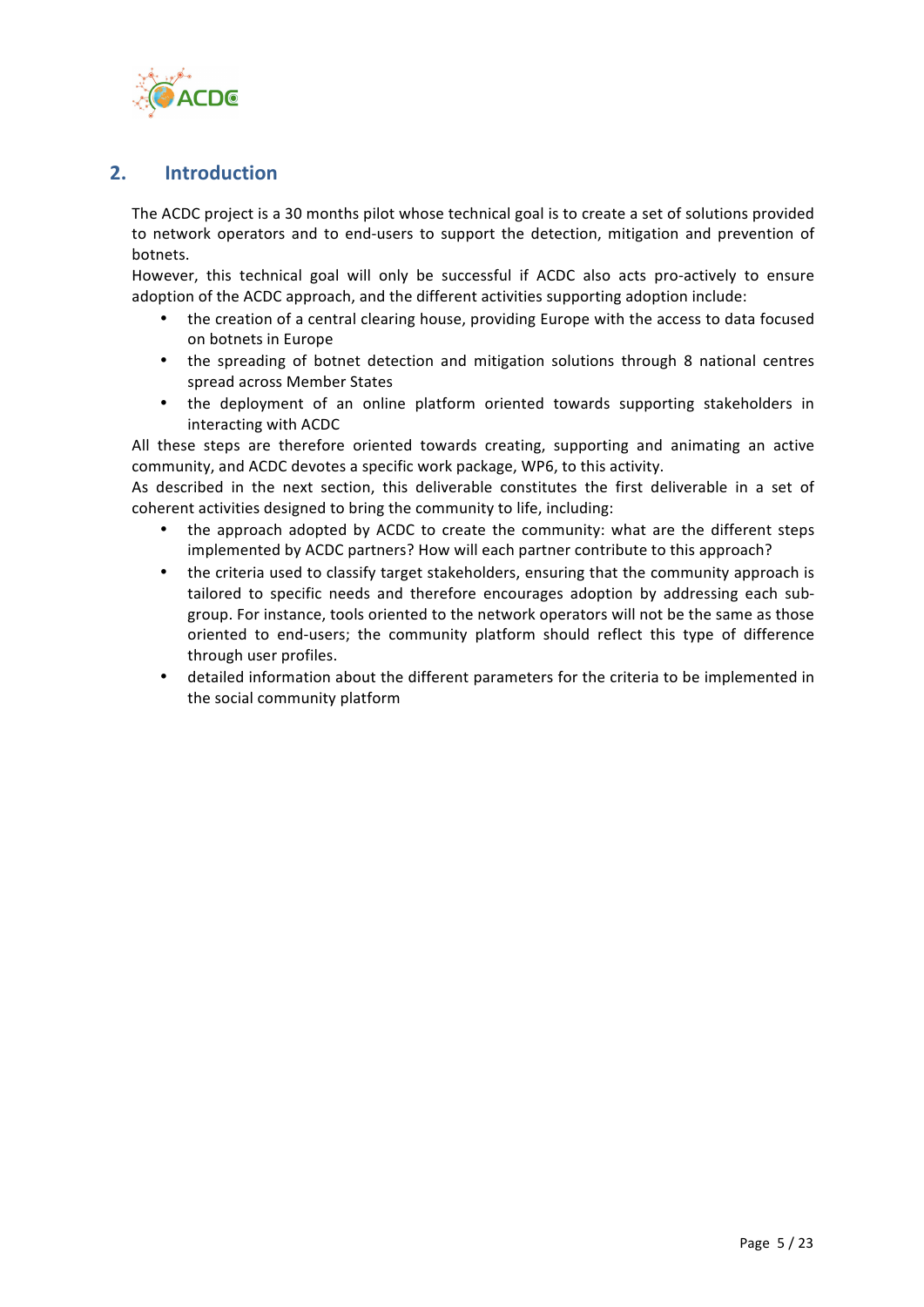

## **3. Approach to ACDC community building**

The aim of this section is to introduce the overall process leading to the ACDC community building. The overall process is shown in Figure 1. Each block in the diagram represents a step in the process, while the links between the steps represent the information that is provided by each step to the following one. The black rectangle in the lower part of the diagram represents a synchronization point for activities 3.4 and 3.5, meaning that activity 3.6 can be started from a stakeholder once the community platform is available (from step 3.5) and the stakeholder has been contacted (in step 3.4).

Also, step  $3.6 -$  Stakeholders starting the joining process is not introduced here as it is part of the community activities that will be described as part of  $D6.3.1$  – Involvement model for users in ACDC.



*Figure 1 – ACDC Community building process*

Another important aspect to highlight concerns the relation of steps in the above diagram with deliverables expected from WP6. Starting from the ACDC DoW, the following diagram shows the relationships among steps and deliverables.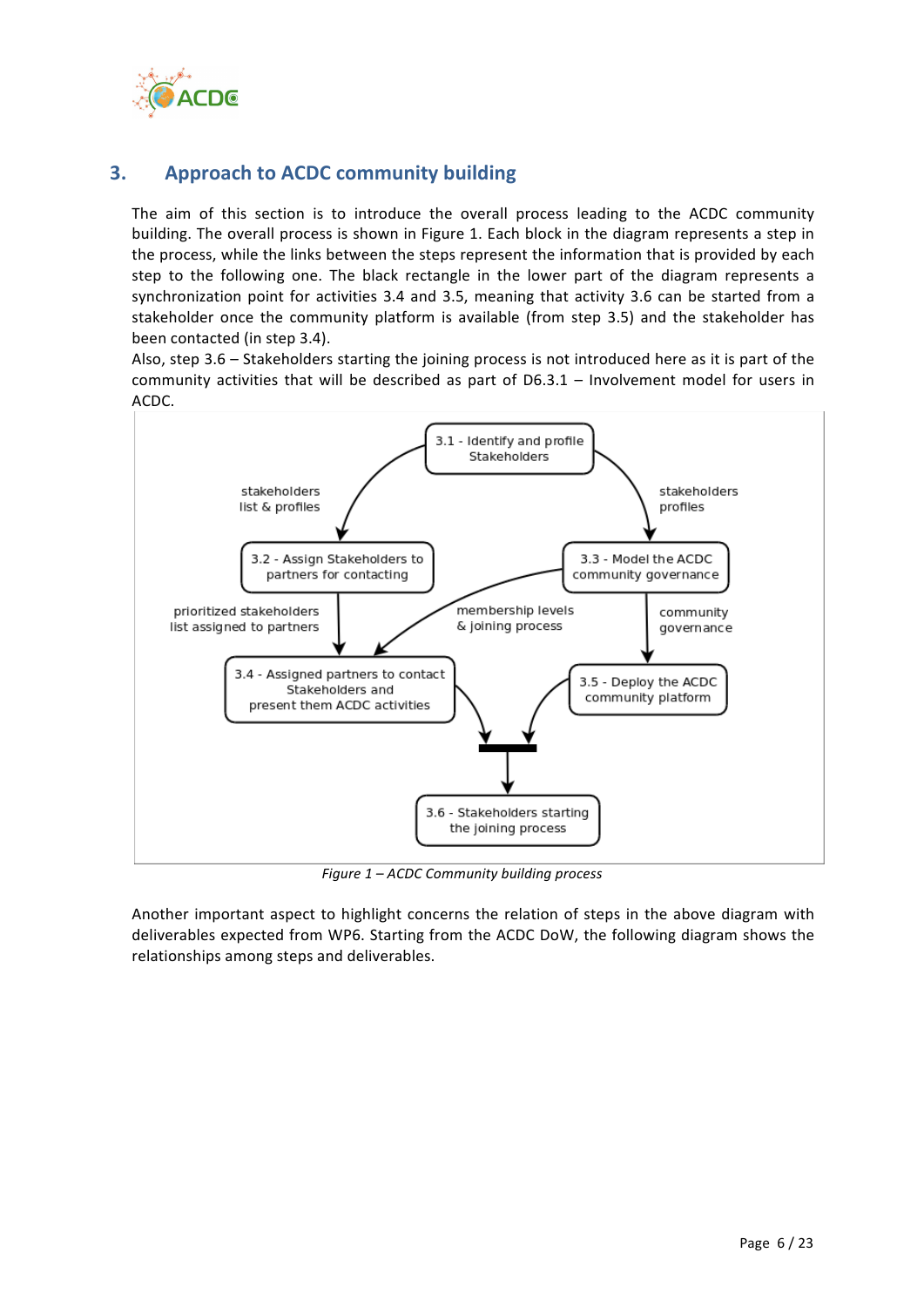

*Figure 2 – ACDC Community building steps and project deliverables*

Each step of the process is briefly described in a dedicated subsection below. The purpose is to give an overall view of each step, while details about each step will be provided in the related deliverables.

#### 3.1. Identify and Profile Stakeholders

<u> 1989 - Johann Stein, fransk politiker (d. 1989)</u>

This step aims at defining the parameters to identify and profile stakeholders for the ACDC community. The criteria identified for the profiling will constitute the main content of the present document, where the rationale for the stakeholders profiling, and the profile parameters, together with some sample values, are explained.

This step also includes the creation of an initial stakeholders list prepared by partners involved in the WP6 - User Community Management work package, as described in task T6.1 - User Community profiles and identification<sup>[1]</sup>. The list of the identified stakeholders, profiled according to the set of parameters defined in this document, will constitute the main content of deliverable D6.1.2 - Identified user list across the different selected organizations.

In order for the community to be useful for ACDC aims, the identification of stakeholders should start from considerations such as to whom does ACDC bring benefits as well as which stakeholders can usefully contribute to increase ACDC's knowledge base, and the involvement criteria that need to be met. While these considerations will be detailed in D6.1.2 - Identified user list across the different selected organizations, they are initially introduced in this document (see section 4), as they have an impact on the stakeholders' categorization criteria.

Since the outreach to potential external partners, as intended by WP6, has already started, expertise and insights are available with regard to initial responses to the outreach activity. This is reflected in the ACDC outreach reports provided by eco  $^{[1]}$ . The message that several relevant national stakeholders give to ACDC points to the fact that they see national governments and the EU as the most important partners for ACDC. An active support is needed for the central clearing house, and to a somewhat lesser extend the national support centres, to become a success. A national government should decide to make ACDC a national priority, e.g. by adding to the national cyber security strategy, by bringing relevant and necessary stakeholders together, by granting resources for and giving priority to this work, by providing relevant training, etc.

 $<sup>1</sup>$  See ACDC reports on EC3 at Europol 27-5-13, Interpol, 22-5-13, MinEZ, 24-5-13 and LAP, 16/17-4-13</sup>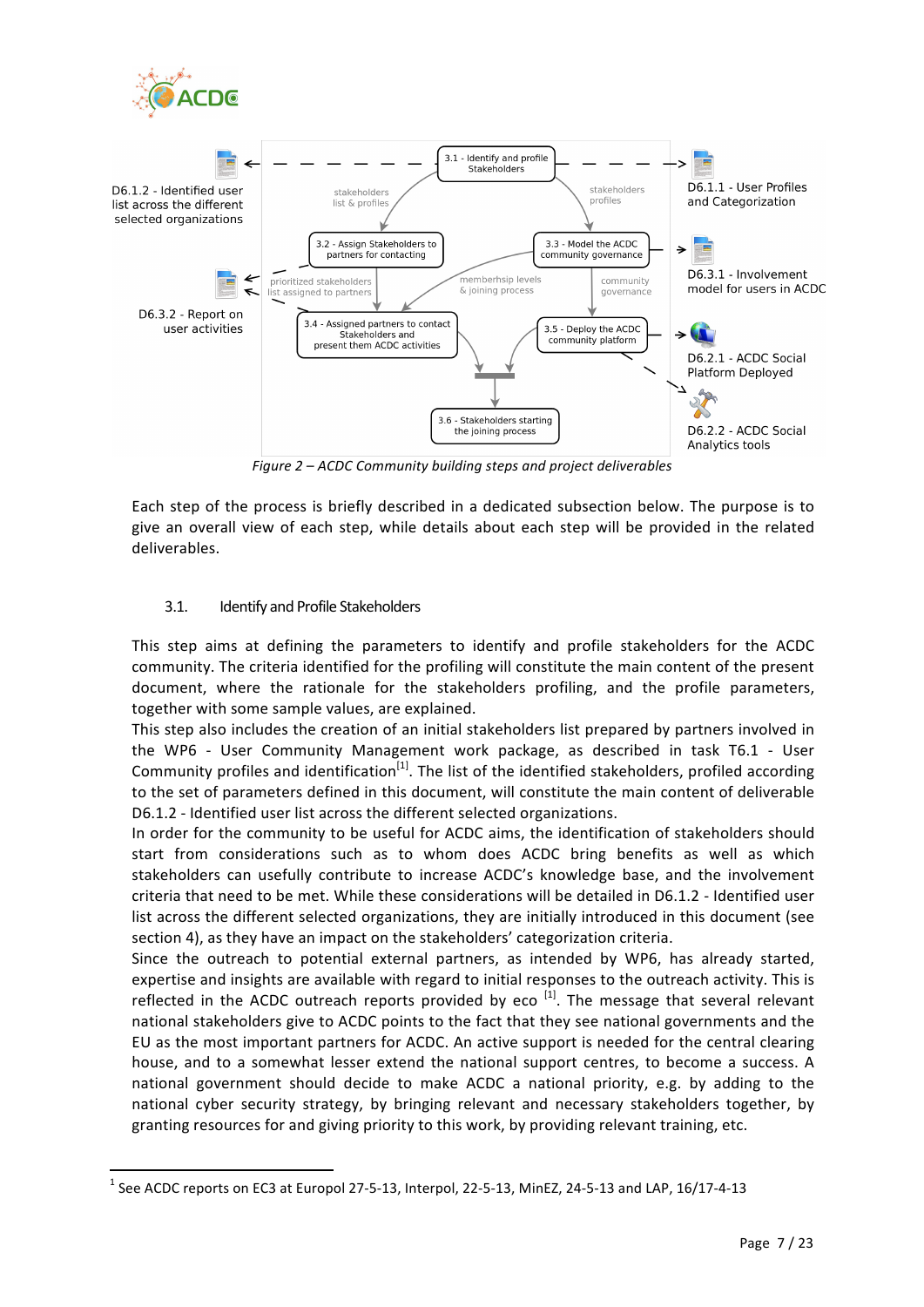

The support that ACDC will get from national governments is therefore of primary importance for the ACDC outreach. This has been reflected in the first of the stakeholders' categorization criteria and parameters in sections 4 and 5 of this document.

Concerning international initiatives, EC3 at Europol has decided to make ACDC a top priority, with all the assistance needed towards national police agencies. The support from EC3 is subject to the delivering ability of ACDC (i.e. deliver data that makes it possible to catch criminals and/or shut down their operations within the EU). This offer makes EC3 automatically a top priority for ACDC. What the outreach reports also show is that it is currently difficult to actively involve

governmental agencies for several reasons, even if their participation would be very valuable for ACDC purposes. The latter point is the reason they have to be taken into account in defining stakeholders categorization; the first point means that this category would score low(er) in the stakeholders assignment to partners made in the next step (3.2).

Another element that emerges from the initial set of contacts is that the roles related to data (providing data related to botnets detected by one or more stakeholders) to a central clearing house can be complex and will, in many cases, require a one-to-one partnership. This element will be addressed in the governance document, but also influences this deliverable in characterising stakeholders in terms of whether they have access to data, they are interested in providing this data and what would be the constraints on this sharing.

#### 3.2. Assign Stakeholders to partners for contacting

As the resulting list of identified stakeholders will likely be large, stakeholders will be prioritized based on a set of criteria defined as part of the D6.1.2 deliverable. The aim of the prioritization is to define an ordering in which the stakeholders will be contacted to introduce them to ACDC topics and activities (see next step). Also in this step each stakeholder will be assigned to one of the identified partner, which will be in charge to contact the stakeholder as described in the next step. The assignment avoids duplication of the work and confusion for stakeholders that could arise as a consequence of multiple concurrent interactions. The criteria for assignment will also be defined in deliverable D6.1.2.

In assigning stakeholders in outreach activities to potential partners or participants it is important that each, where possible, is active in its own environment, but that all present the same basic story line added with unique arguments towards the specific targets.

At the international level ACDC will most likely be looking for existing stakeholder infrastructures and ask to be invited to these stakeholder group meetings. Only where these do not exist ACDC needs to take the initiative itself, provided that this stakeholder (group) scores high enough to take this action or ask assistance, e.g. from DG Connect, ENISA, Europol, etc.

At the national level this could be harder to achieve. It is also likely hard for an ACDC partner working only at the European level to identify stakeholder groups in one country both for reasons of language, and for not knowing the country well enough. The lead role in these cases is probably better held by national ACDC partners.

As there are many different stakeholders within a country, it is advised for the ACDC partner to contact the relevant partner(s) in the national government. Active support of the government may be a guarantee towards success. This could lead to the organisation of one national meeting bringing all different stakeholders together, in which ACDC contributes with experts presenting. After that, when interest is made known within a country, one on one talks of the national support centres with potential national partners are made possible and ACDC withdraws, at least as leading, from a reach out point of view.

Where international outreach generates national interest, it is necessary that national support centres know of this interest so they can follow up and become leading in second level reach out.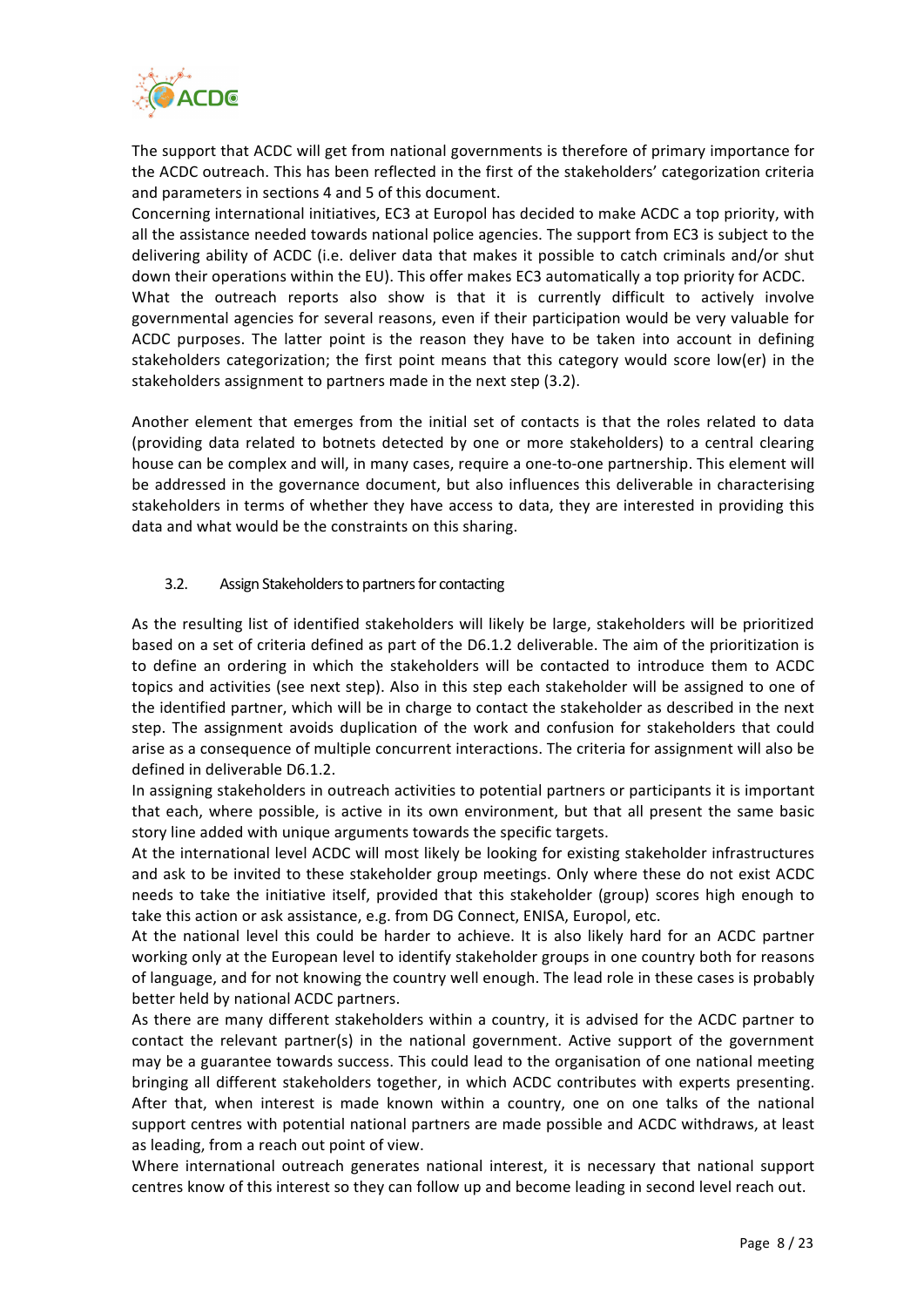

#### 3.3. Model the ACDC community governance

This step aims at modelling the ACDC community governance starting from the stakeholders' profiles already identified.

Governance is a major component of the ACDC community; starting from the benefits and goals of ACDC, the governance is designed to clarify how the community members interact, how information can be accessed and delivered, etc.

Community governance includes, for instance, the processes for stakeholders to join/leave the ACDC community, the membership levels that will be available, the community structure, as well as the organization of community bodies and activities. This information will be used both to implement the ACDC community platform, and as additional input during the contact between partners and stakeholders (see next step). An important aspect to be taken into account in modelling the community governance is related to the sustainability of the community after the end of the ACDC project. Clearly, the sustainability of the community is closely linked to the sustainability of the overall ACDC outcomes (solutions, centres, ...), that will be part of the D5.3-Sustainability Plan, expected by the final stage of the ACDC project. Therefore, the community governance will be designed to be open with respect to the sustainability mechanisms defined at a later stage. This will be done in particular by allowing different levels of involvement in the community that could be later linked to the sustainability mechanisms from D5.3. The outcome of this work will be part of deliverable  $D6.3.1$  – Involvement model for users in ACDC.

Beyond these community oriented features and as mentioned earlier in this document, the governance will also tackle the aspects related to the provision, usage and aggregation of data as well as the use of the clearing house as a channel for new solutions. Elements in the "solutions" dimension include for instance the fact that a provider could make a solution available freely as a fully-featured but time limited trial through ACDC or as a more limited version with a mechanism for the user to move to acquiring a full version on a commercial basis from the original provider. It is important that these mechanisms be well established to guarantee a win-win situation for all stakeholders, as without these the sustainability of ACDC will be at risk for lack of valuable and upto-date content.

### 3.4. Assigned partners to contact Stakeholders

In this step we select and assign which partner(s) is/are in charge to contact specific (groups of) stakeholders and present to them the ACDC topics and activities. At that time, stakeholders will also be informed about the level of membership and involvement (as defined in the previous step) they can choose when joining the ACDC community. The result of this work will be reported in deliverable  $D6.3.2$  – Report on user activities.

At an international level, actions are different from those at national level, as explained in section 3.2. In particular, considering the very large number of potential stakeholders for the ACDC community, at least in the starting phase of the project, priority should be given to stakeholder groups that gather multiple stakeholders, e.g. EU financial ISAC, MAAWG, RIPE, LAP, etc. It is important to understand that these groups are mostly informal gatherings of individual stakeholders. Some have a budget to organise meetings, some don't, but a common characteristic is the lack of a formal command chain, the absence of decision powers and participation is mostly voluntary. For this reason the involvement of stakeholders groups should go through an initial phase that is more oriented to introducing the ACDC topics and listening for current activities and questions, instead of asking for immediate decisions or actions from the groups themselves. In this initial phase it is important to be there, to present and listen very carefully to comments made and questions asked. Also you have to be prepared to ask questions. This phase also allows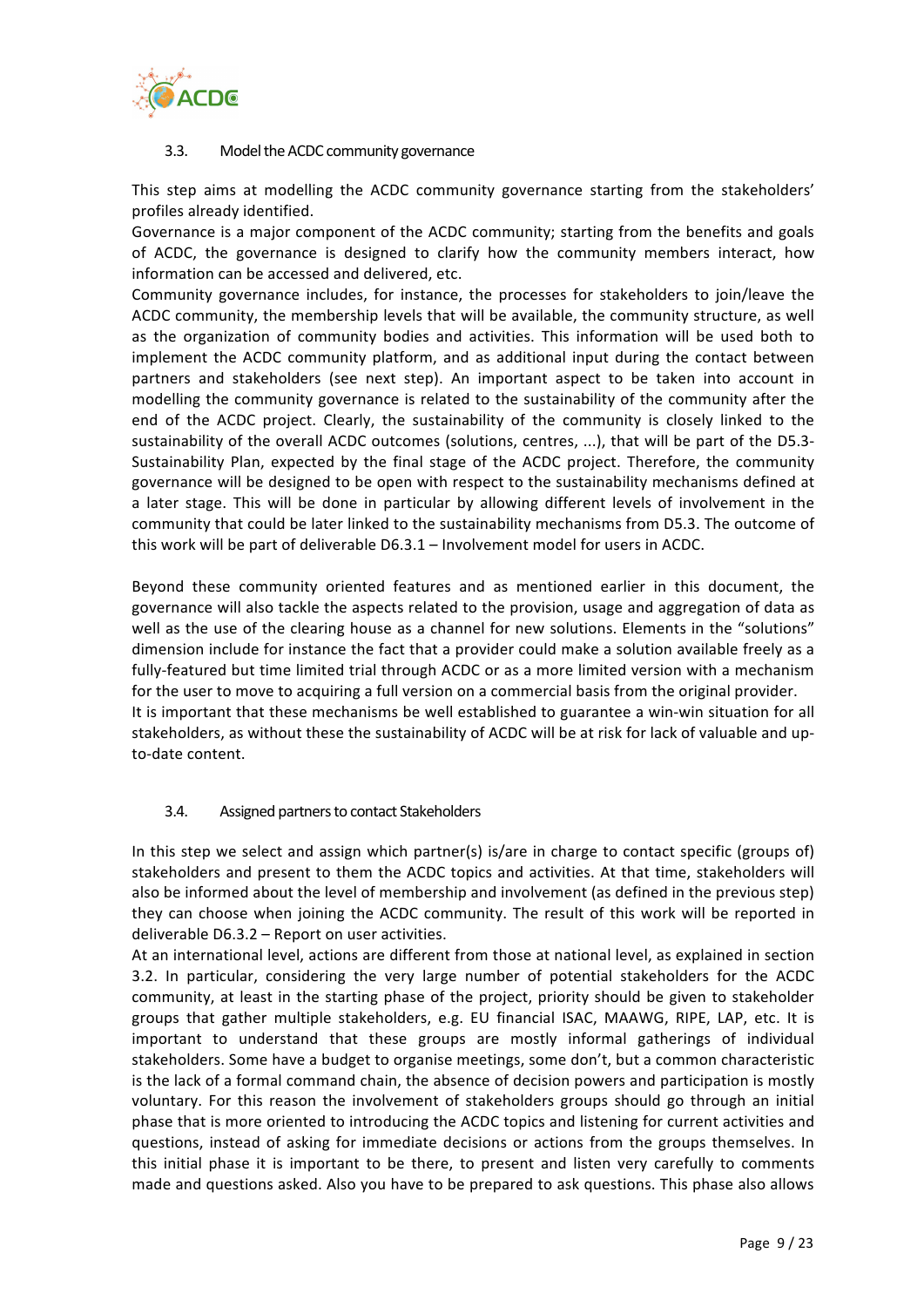

ACDC to understand the interests of individual stakeholders within those groups, and to better plan ACDC activities in order to come back with results during subsequent interactions with those groups.

When reporting on the presentation it is very important to be as precise as possible in arguments used, reservations that were formulated and mention activities or present initiatives that could be of interest for ACDC to associate with in the future. Also, we need to clarify what are the challenges we can address and present a solution for, and what are true obstacles. Also when the obstacles are impossible to cure for ACDC, we need to formulate them precisely as they have to be passed on to relevant stakeholders outside of this project, e.g. the European Commission for potential further actions.

At the national level it is important to be one on one with most stakeholders. There are a limited number. They need to be identified and targeted, either individually or as group. E.g. are the banks and critical infrastructure organised, the ISPs, the hosters, etc.? Police, regulatory, relevant government bodies are individual targets.

In the end partners and participators become involved on an individual basis; attracting their attention are mostly collective actions.

#### 3.5. Deploy the ACDC community platform

In this step the community platform will be deployed and configured to support the community governance defined in step 3.3. The platform will be initially tested internally by the consortium and later on opened to external stakeholders for joining.

The platform will be designed to support community activities by easing the retrieval of information about community members, their topics of interests, role, and current activities in the cyber security domain. Moreover, the platform will enable fast and effective information sharing among members, by providing functionalities that allows for a fine-grained selection of communication targets for messages. This will result in increasing the effect of each message, while reducing at the same time the waste of time due to the reception of irrelevant messages. It will also support specific activities (e.g. surveys, feedback from adoption of ACDC solutions, etc.) that will be defined as part of the task T6.3- User Community governance and animation<sup>[1]</sup>.

In addition to the role of the community platform as described in the ACDC Description of Work, the consortium is currently analysing extending this role to position the community platform as the single front-end to also control the access to the clearing house. The idea is to reinforce the interest of the community platform as an access point, but this increases the complexity of the approach as a fully-fledged authorisation mechanism has to be integrated in the platform. This element is currently under analysis and will be reported in D6.2.1.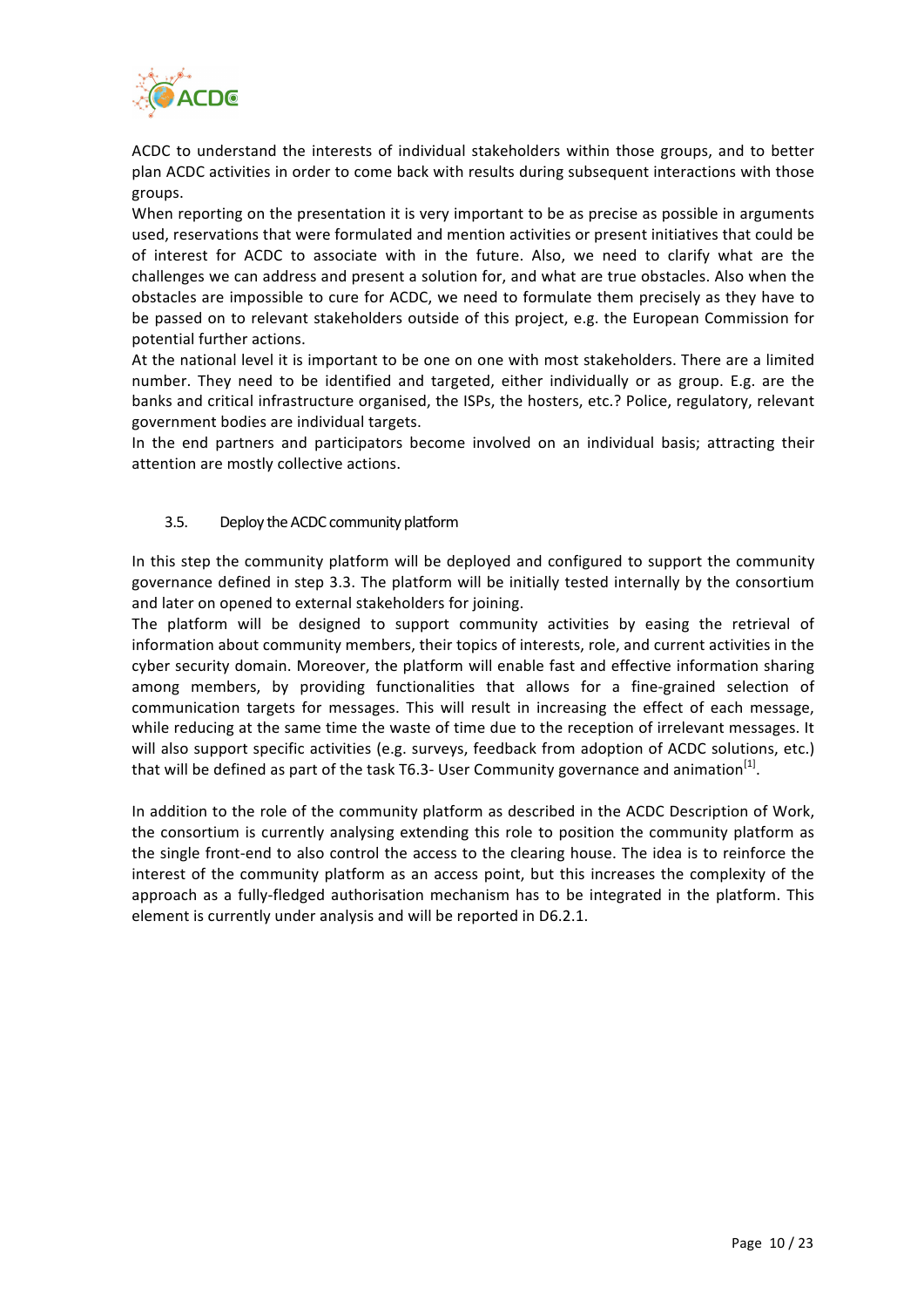

## **4. Stakeholders Categorization Criteria**

This section introduces the Stakeholders categorization criteria. The aim of the categorization is threefold. Firstly, it creates, among the consortium, a shared vocabulary and a common understanding of the terms and concepts related to the stakeholder's identification processes. Secondly, it allows the analysis of the ACDC community composition and behaviour from different points of view. Thirdly, it impacts the modelling of the ACDC community governance and, later on, the development of the related community platform. Therefore, the stakeholders' categorization criteria are of primary importance for the activities and for the success of WP6 work package. In particular, four categorization criteria are introduced in this section.

Note on the direct involvement of citizens in the ACDC community:

Given the potentially very large number of end users for some of the ACDC solutions (i.e. "multipurpose tools for end users" and "support centre") their direct involvement in the community could be problematic. Instead, we propose to limit community membership to organizations only, and involve citizens through citizens associations. These associations will be in charge of representing citizens within the ACDC community and participate to the activities. Moreover, the project could use the citizens' associations capacity to reach a large number of citizens to increase the spread of ACDC solutions among the population.

The criteria introduced below vary both in purpose and in scope, ranging from the most general ones (*Country* and *Sector*), to the cybersecurity field (*Positioning*), down to the botnet topics that are covered by the ACDC activities (*Interest*). For each criterion the related parameters and corresponding values are introduced in section 5.

#### 4.1. The *Country* criteria

The definition of the categorization criteria starts from considerations about the types of stakeholders that are particularly relevant for ACDC project activities. Firstly, considering the European dimension of the ACDC initiative, it is important to understand how the different countries are involved in the fight against botnets.

In this context, it is important to diversify between national-level stakeholders and international, European-level, ones. The way ACDC is positioned at present, by distinguishing between National Support Centres and the European Data Clearing House, calls for this difference. Therefore, a *Country* categorization criterion is important to highlight differences on the way how stakeholders may interact in the community. For instance, stakeholders at national level could mainly interact with national support centres of the country they belong to, while European-level stakeholders could be more interested to interact with European-wide entities, like the ACDC Clearing House or Signal Spam.

The *Country* criterion has an impact on the stakeholders' identification process as well, in particular at national level, where national support centres could be foreseen as one of the main contributors for stakeholders identification and involvement.

Whilst for the first year of the project ACDC only focuses on involving EU/EEC partners and participants, this does not preclude the voluntary participation of partners outside the EU/EEC. Based on the results of the first year of activity, in the second year the project will evaluate the extension to non-EU/non-European partners presently working on botnet mitigation and/or online threats.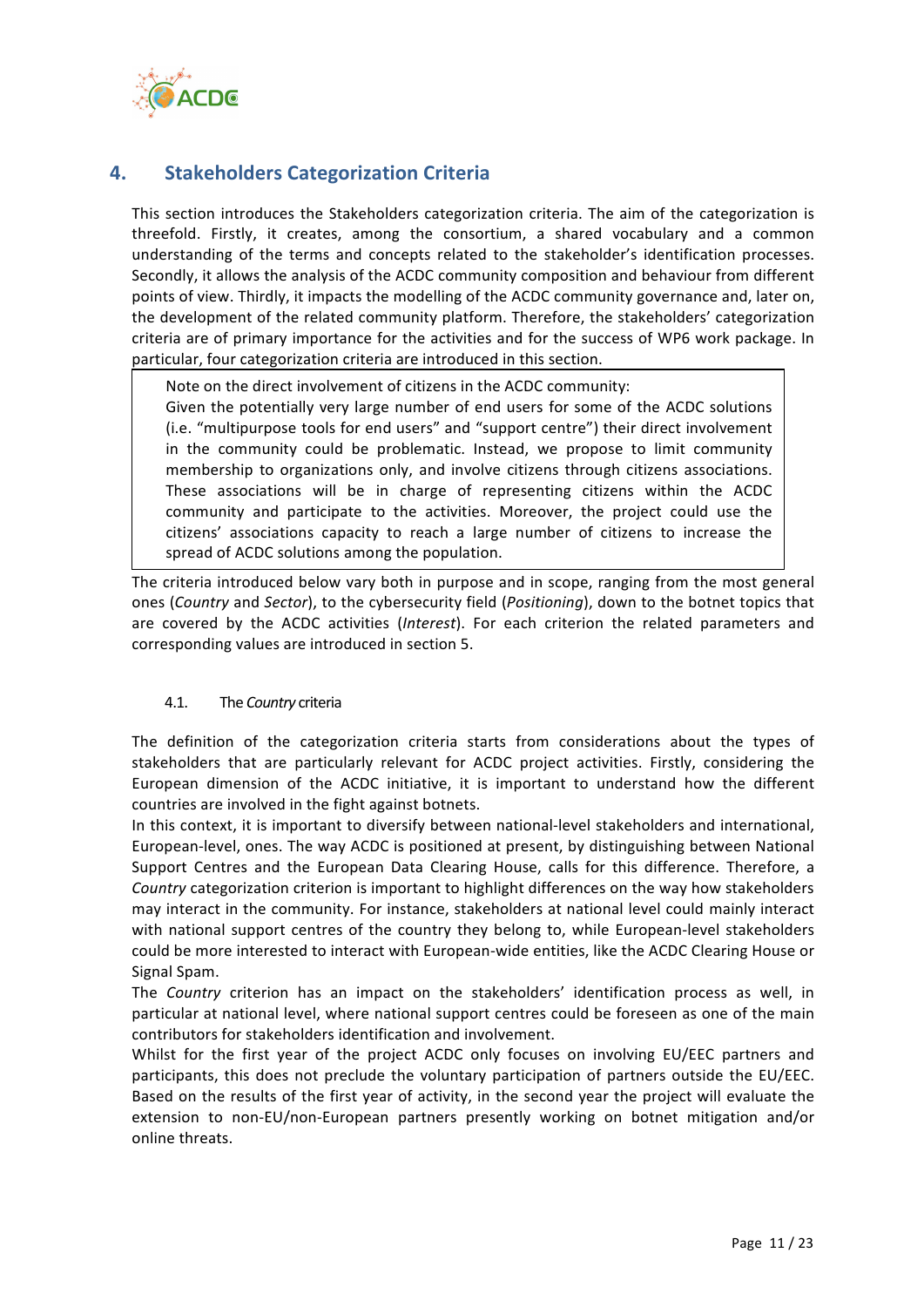

#### 4.2. The *Sector* criteria

The proposed European cybersecurity directive<sup>[3]</sup> aims at addressing security of critical infrastructures in the societal dimension. To this aim the directive pushes for rules and obligations that will reduce the risk of cyber attacks and improve reporting of cyber incidents. Whether or not the proposed directive will be approved, the concept of having common understanding of the cybersecurity context, as well as adopting the same rules and obligations for all critical infrastructure players, regardless of the sectors where they operates (finance, energy, etc.), is a valuable approach.

Of course, once we move from the higher regulations level down to the processes and their implementation, differences will likely be found from sector to sector in the way how rules are applied and obligations must be fulfilled. This mainly because business models, common ways of operations and interaction and systems are different from sector to sector, thus leading to a different definition of solutions for the constraints imposed by regulations (either be the proposed directive or the existing ones, where/whether they exists)

The difference highlighted above also introduces a difference in the kind of vulnerabilities that may affect players from different sectors, that also may reflect in different ways of exploiting these vulnerabilities, or instance by a botnet. For this reason the introduction of a Sector criteria that categorizes stakeholders basing on their sector(s) of operation is valuable for the ACDC community. 

Such a sectorial categorization will has many advantages, mainly, partitioning stakeholders basing on sectors allows the project to understand the main cybersecurity concerns for each sector, thus enabling the identification of which set of solutions better fits the needs of each sector. Moreover, the targeting of communications and interactions to the set of stakeholders operating in a given sector

The initial list of Sectors identified for stakeholders of the ACDC community is introduced in section 5.2. The current list is derived from the sectors initially identified by the ECI Directive proposal  $^{[7]}$ , which have been reduced to two sectors (Energy and Transport) in Appendix I of the final version  $\left[3\right]$ . This list will likely be subject to changes and additions once the set of potential stakeholders will be identified as part of step 3.1 (see Figure 1 and section 3.1)

### 4.3. The Cybersecurity Positioning criteria

The *Positioning* criteria refers to the positioning of the stakeholder with respect to the cybersecurity field. The present picture in the cybersecurity landscape is complex and subject to changes. Moreover, most of the actors in cybersecurity usually play more than one role (e.g. an ICT company acting both as ISP and mobile operator, and also running its own CSIRT).

For this reason the Positioning criteria has been structured in an initial list of positioning areas (Operational, CI Operators, Research, Policy Makers, Providers, etc.), that groups the possible positioning(s) each stakeholder can have in the field (ISP, CSIRT, LEA, Initiative, national government, etc.). The areas and the positioning values inside each one, are not seen as static, but are likely to evolve during the stakeholders' identification step, or even later on, following evolutions of the cybersecurity domain.

The initial set of areas and values can be found in section 5.2 below. These also take into account the target categorization already introduced in  $D5.1.1 - Discombination$  Plan, even if those targets are defined for the broader audience reached by the dissemination activity.

#### 4.4. The Botnet Interests criteria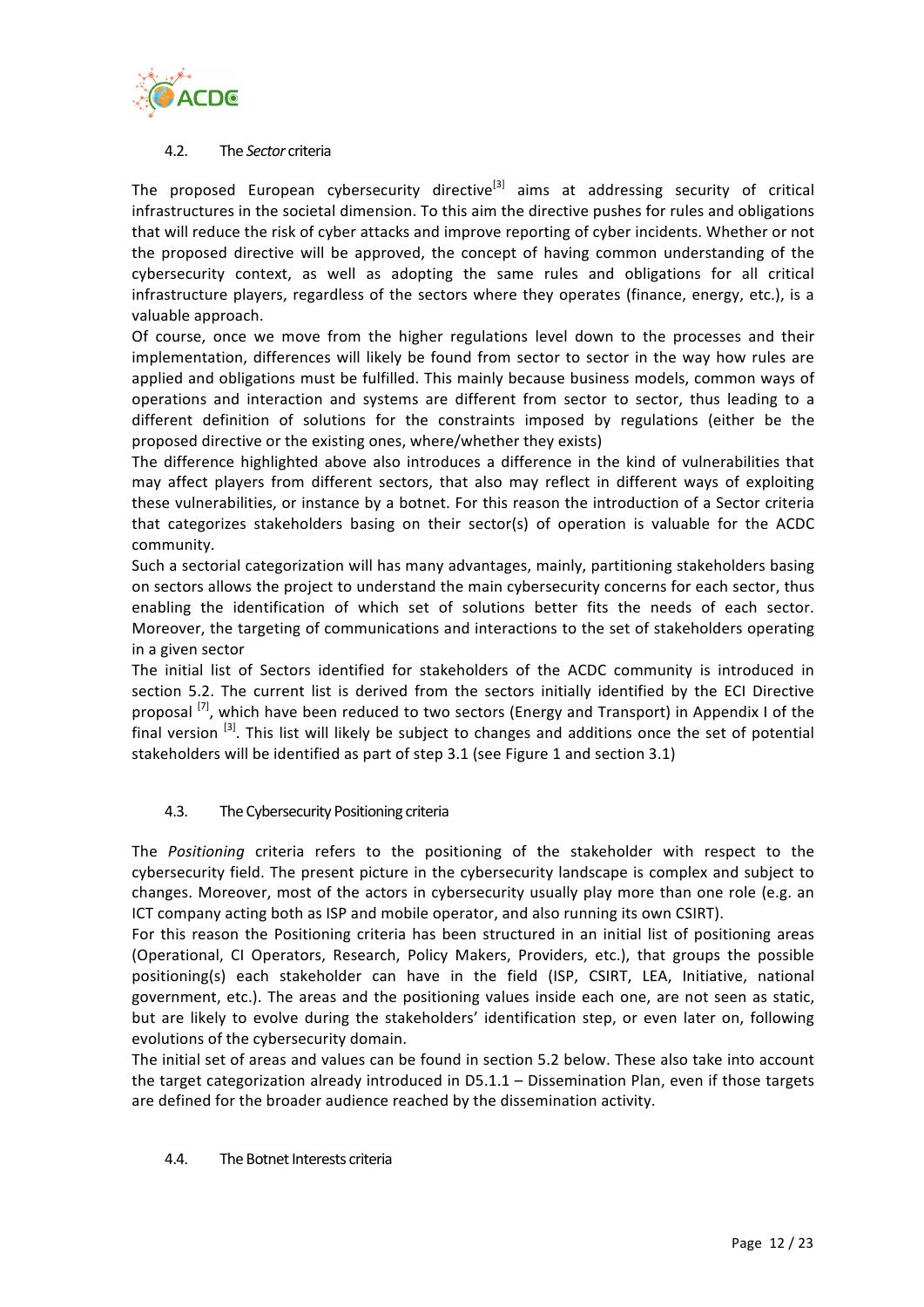

The *Interest* criterion refers in particular to the interest of the stakeholder with respect to the ACDC activities and solutions. This is important to analyse how the interest of the community is linked to botnets and related issues. In particular, this criteria could evaluate the level of interest (and the possible involvement) of the stakeholder with respect to (i) the ACDC solutions, (ii) the ACDC experiments and (iii) other ACDC activities (conferences, workshop, ...).

This diversification will differentiate between potential funding as opposed to just participation. Most likely this calls for very different approaches. E.g. police agencies are important to have on board, but will in all likelihood never fund ACDC. So the criteria for gathering secondary interest in full partnership are different from participation. They go passed interest in free data (analyses), so have to concentrate on problem solving and offered solutions. Hence, we need to concentrate on/know what it is these potential full future partners are looking for. We need to have a set of questions ready to put to potential full partners (and participants), in addition to the criteria we can come up with ourselves when reaching out to them.

Concerning in particular the involvement in experiments, we need to focus on a very limited number of partners for the experiments. Reach out activities so far show that response on participation requests formulated at a general level is low. Most agencies have no idea, limited knowledge and/or resources or are just overwhelmed. By selecting and directly inviting preselected partners and providing more detailed information in terms of specific benefits, it is possible to work one on one with them, actively get input and assistance in setting up the experiments and receive feedback during the experiment.

Another valuable aspect for the community would be to distinguish among potential adopters vs. providers of a solution. The same applies to data that relates to a solution or experiment. For instance, knowing that a *Critical Infrastructure* is *Interested* into a solution available in ACDC, or into results of an experiment can also create an interest of both the research communities and the IT providers to base their research and evolutions on data sources collected in European contexts.

Finally, stakeholders might be involved or Interested into a specific activity or even a specific single task of the ACDC project (e.g contributing a document, organising a conference, organising a workshop, etc.).

### 4.5. The ACDC potential involvement criteria

This criteria prepares for the future work on the governance. It will be further analysed as to whether it remains a single criteria or evolves into multiple one in D6.1.2.

Its goal is to identify at this stage stakeholders who have access to botnet related data (for instance ISPs detecting on their networks etc), willing to provide data, interested in accessing data, requiring one-to-one partnerships for data sharing, providing new solutions at trial level etc. The granularity of this criteria will be further refined during the out reach activities, as the initial contacts have shown an increasing but sometimes diverging availability of information.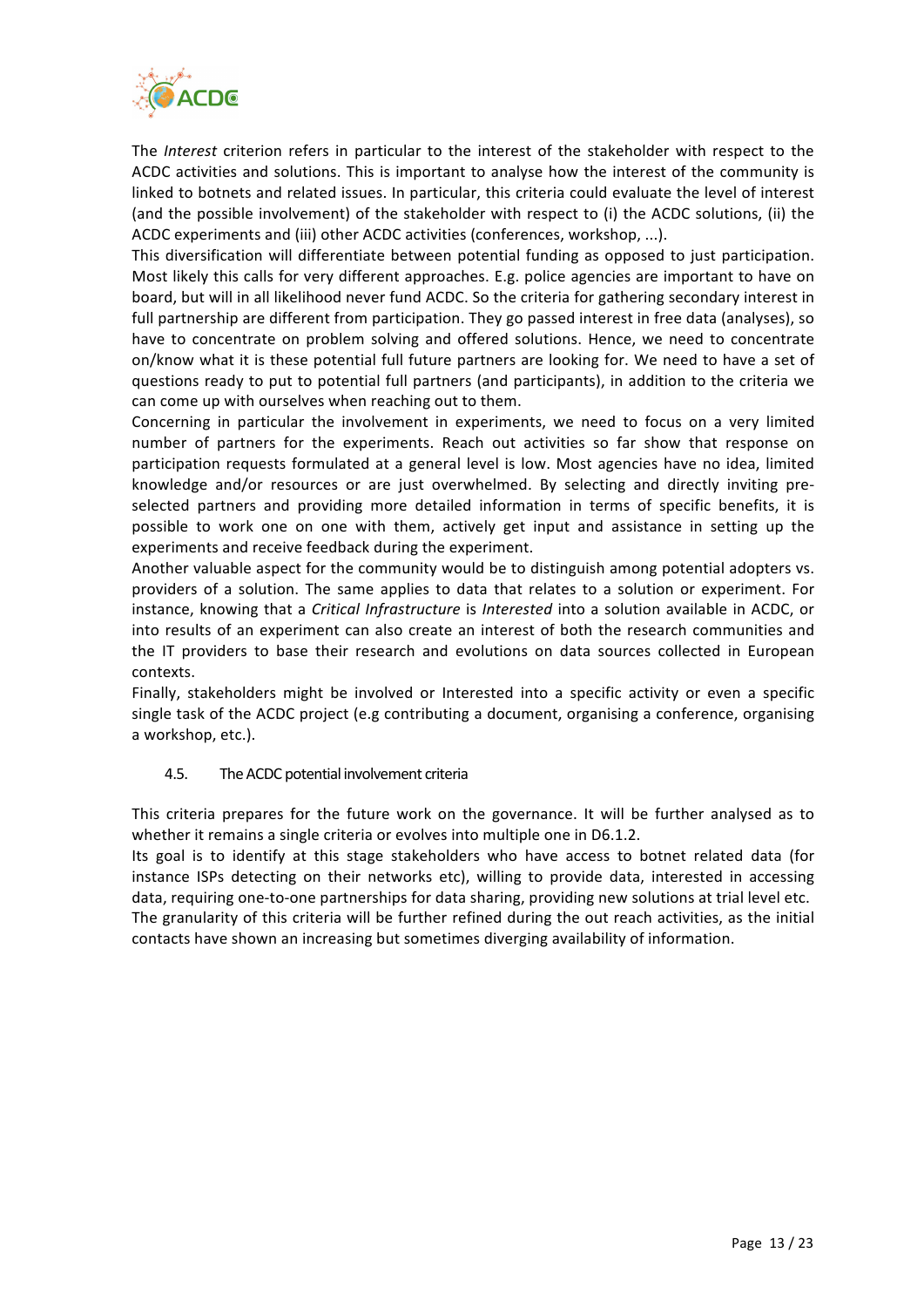

## **5.** Stakeholders profiling

Based on the Stakeholders categories identified above, this section focuses on identifying the parameters that will be used for stakeholders profiling. The purpose of the profiling is functional to the ACDC community building needs. These needs mainly relate to the activities described in section 3, and should lead to a profiling that is useful in assigning identified stakeholders to partner, and in the modelling / deployment of the ACDC community platform. Starting from these considerations, the following parameters are identified for the stakeholders profiling.

It is worth noticing that parameter values introduced here are not exclusive. Most of the stakeholders will likely be assigned to more than one value for each parameter. For instance, considering again the example from section 4.3, an international Telecom operator could act both as Internet Service Provider and as mobile operator, running its own CSIRT and also selling security solutions. Such a stakeholder will be associated to multiple countries of the *Country* criteria, as well as to multiple values of the *Positioning* with respect to the cybersecurity domain (as it belongs both to the Operational and to the Provider areas).

#### 5.1. Organization information

The Organization information distinguishes among stakeholders that are relevant for the ACDC community. This information is used in multiple steps during the ACDC project, starting from the collection of information about potential stakeholders, see section 3.1 of the ACDC community building, to the stakeholders contacting phase, see section 3.4, down to the modelling of stakeholders in the portal, and, finally, during the interaction of members in the community. For this reason it is important to have a common modelling and understanding of stakeholders' information. This section introduces the parameters that are used to model stakeholders (either potential ones or actual ones) of the ACDC community.

With this respect, the possibility for sharing stakeholders' contacts information (such as name, surname, email, etc.) across the consortium is of particular importance. The sharing of such information across consortium partners poses two main problems. The first one relates to the privacy of the person whose contact details are shared with third parties (i.e. other consortium partners). From the current data protection directive<sup>[4]</sup> and its adoption by EU countries, the sharing of personal information requires the informed consent of the subject that is difficult to obtain and manage in the initial phase of the project. The second problem is related to the protection of business contacts, that usually represents a valuable asset for each partner. This is even more important when considering that some of the partners (e.g. telco operators), can be competitors with respect to the stakeholders they identify as relevant for the ACDC community.

For the reasons above the sharing of information will be limited to organizations details (listed below) and to the position (i.e. the role in the external organization) of the person who constitutes the physical contact a partner has in the external organization. Furthermore, the presence of a physical contact in the external organization is not a prerequisite for a stakeholder to be identified. This because a partner may identify one or more stakeholders whom he is not in direct contact with (or not yet), but may be of evident relevance for the ACDC community.

The table below shows the set of parameters that will be used to identify stakeholders for the ACDC community.

| Parameter<br><b>Parameter Description</b><br><b>Name</b> | <b>Notes</b> |
|----------------------------------------------------------|--------------|
|----------------------------------------------------------|--------------|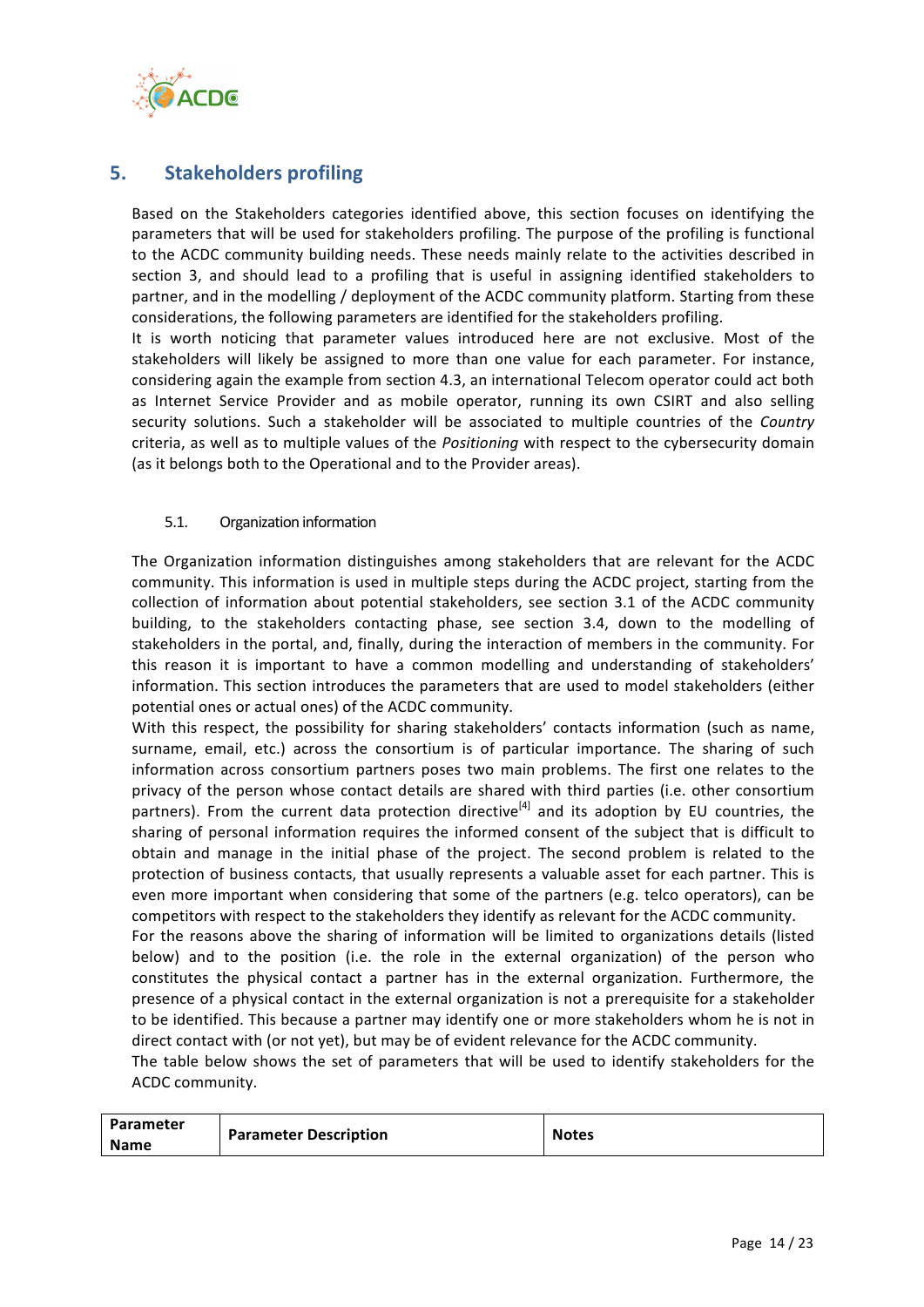

| Organization<br>name         | <b>Organization Legal Name</b>                                                                                                                                                                                                                                                                                                                                                                                                                           | This field is mandatory.                                                                                                                                                                                      |
|------------------------------|----------------------------------------------------------------------------------------------------------------------------------------------------------------------------------------------------------------------------------------------------------------------------------------------------------------------------------------------------------------------------------------------------------------------------------------------------------|---------------------------------------------------------------------------------------------------------------------------------------------------------------------------------------------------------------|
| Organization<br>address      | Organization Legal Address.                                                                                                                                                                                                                                                                                                                                                                                                                              | This field is mandatory.                                                                                                                                                                                      |
| Organization<br>scope        | The scope of the organization, either<br>national or European. This parameter<br>derives from the Country categorization<br>from section 4.1.                                                                                                                                                                                                                                                                                                            | This field is mandatory. It indicates<br>that an organization operates at the<br>European scale and has no particular<br>linking to one or more countries of<br>the EU.                                       |
| Country(ies)<br>of operation | The set of countries where a national<br>organization is operating. This parameter<br>derives<br>from<br>the<br>also<br>Country<br>categorization from section 4.1. The initial<br>set of options for this information will<br>include EU countries only.                                                                                                                                                                                                | If the Organization Scope is national,<br>one or more countries must be<br>specified for the organization. This<br>parameter is empty for European<br>organizations.                                          |
| Website                      | The website of the organization                                                                                                                                                                                                                                                                                                                                                                                                                          | This field is optional. This allows to<br>identify "just-born" organizations<br>that do not have their website online<br>yet                                                                                  |
| Contact work<br>positioning  | This is the working positioning of the<br>contact in the organizational chart. To avoid<br>dealing with details of each organization's<br>chart, the choice is limited to the following<br>positions:<br>Top Level - e.g. owner, CEO, etc.<br>$\bullet$<br>High Level - e.g. director, general<br>manager, etc.<br>Middle Level - e.g. young manager,<br>$\bullet$<br>project coordinator, etc.<br>Entry level - e.g. junior worker,<br>specialist, etc. | This field is optional. In case more<br>than one contact is known in the<br>organization the most relevant one<br>(usually<br>the<br>higher<br>the<br>in<br>organization's hierarchy) should be<br>indicated. |

It is worth noticing that from the set of parameters introduced in the previous table the Scope and Country ones are those derived from the categorization criteria from section 4. Other parameters introduced in the table above are used only to distinguish stakeholders among each other, but does not takes part to the categorization.

#### 5.2. Sector Information

As described in section 4.2, the Sector criteria aims at identifying the domain in which the stakeholder is operating.

A number of taxonomies have already been introduced, and are currently used to classify companies. Some examples are the NACE (Statistical Classification of Economic Activities in the European Community) from Europe and the ISIC (International Standard Industrial Classification of All Economic Activities) from U.S. These classifications may be based on different criteria ranging from production, to market, to legal nature of the company, etc. A list of classifications can be found  $at^{[5]}$ .

The main consequence in adopting one of these fine-grained taxonomies is the very detailed classification that we obtain for the ACDC stakeholders. Having such a detailed partitioning is not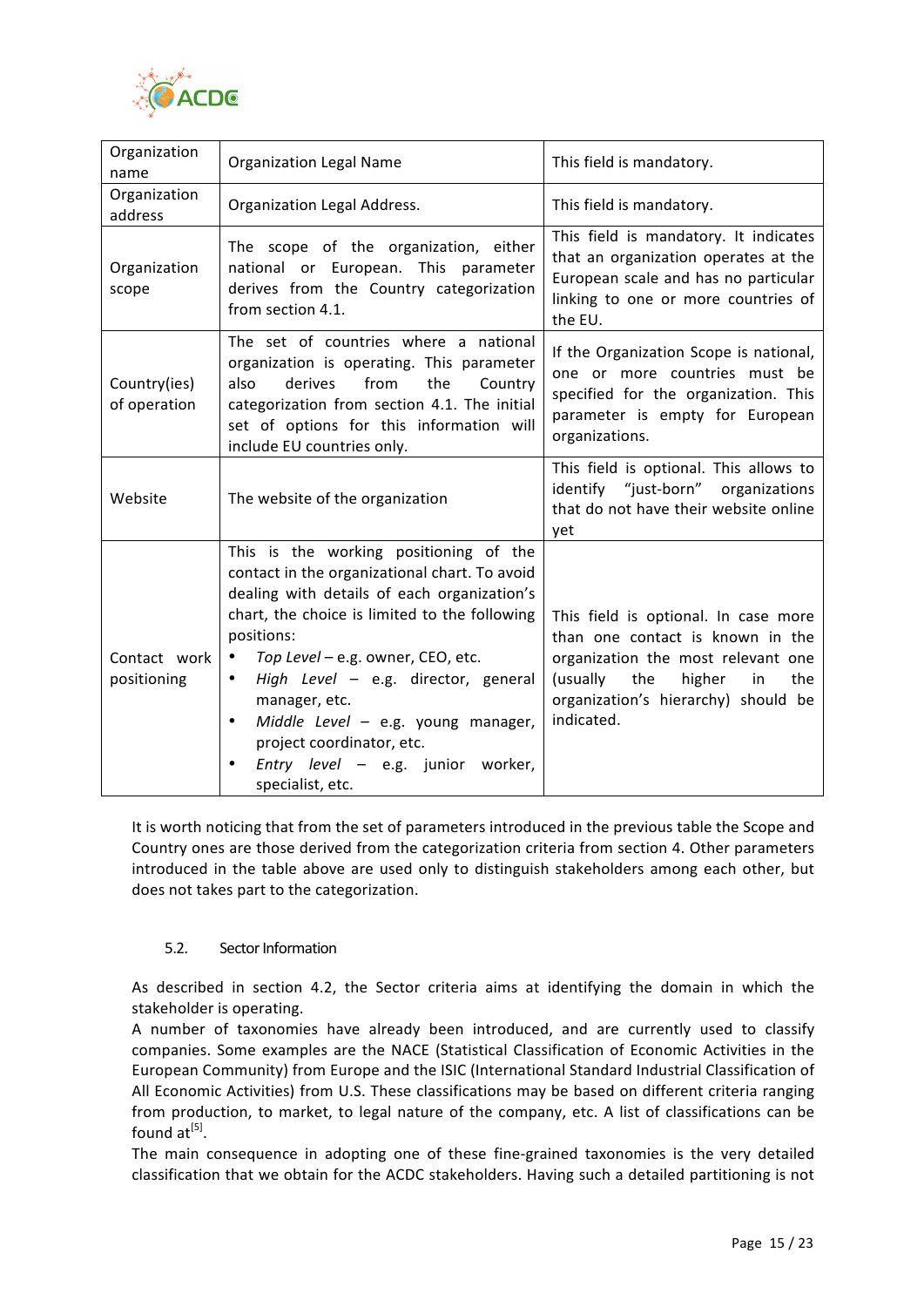

so important for the ACDC community, as the intention here is not to classify the whole market, but instead to provide a coarse-grained indication of the critical sector where stakeholders carries out its activities, and therefore promote its interaction in the community to other stakeholders from the same sector. For this reason the classification that has been created for the sector criteria mainly derives from the one initially introduced in the ECI Directive proposal. The main reason to not limiting to the sectors in the final ECI Directive<sup>[3]</sup> (energy and transport) is the need to involve in the community also stakeholders from other sectors (health, finance, etc.).The current set of sectors for the ACDC community is listed below, with a short description for each one:

| <b>Sector</b>              | <b>Description</b>                                                                                                                                                                  |  |
|----------------------------|-------------------------------------------------------------------------------------------------------------------------------------------------------------------------------------|--|
| Energy & Nuclear Industry  | Oil and gas production, refining, treatment, storage and<br>distribution by pipelines; electricity generation and transmission;                                                     |  |
|                            | production and storage/processing of nuclear substances                                                                                                                             |  |
| Information, Communication | Information system and network protection; instrumentation<br>automation and control systems (SCADA, etc.); internet;<br>provision of fixed telecommunications; provision of mobile |  |
| Technologies, ICT          | telecommunications; radio communication and navigation;                                                                                                                             |  |
|                            | satellite communication; broadcasting                                                                                                                                               |  |
| Water                      | Provision of drinking water; control of water quality; stemming                                                                                                                     |  |
|                            | and control of water quantity                                                                                                                                                       |  |
| Food                       | Provision of food and safeguarding food safety and security                                                                                                                         |  |
| Health                     | Medical and hospital care; medicines, serums, vaccines and<br>pharmaceuticals; bio-laboratories and bio-agents                                                                      |  |
| Financial                  | Payment and securities clearing and settlement infrastructures<br>and systems; regulated markets                                                                                    |  |
| Transport                  | Road transport; rail transport; air transport; inland waterways<br>transport; ocean and short-sea shipping                                                                          |  |
| Chemical industry          | Production and storage/processing of chemical substances;<br>pipelines of dangerous goods (chemical substances)                                                                     |  |
| Research facilities        | <b>Research facilities</b>                                                                                                                                                          |  |
| Security services          | Police structures and equipments; military structures and<br>equipments                                                                                                             |  |

#### *Tabella 1 – Critical Infrastructure sectors*

It is worth noticing that the cardinality of the association between a given stakeholder and sectors may vary from 0 to n, meaning that there could either be stakeholders not associated to any particular sector (e.g. university doing primary research in security), or stakeholders that are associated to more than one sector (e.g. an electricity and gas distributor, like ENI, www.eni.com). Also, the previous list of sectors may be subject to changes depending on the list of ACDC stakeholders that will be identified as part of deliverable D6.1.2.

### 5.3. Cybersecurity Positioning information

Section 4.3 introduced the need and the rationale for the categorization of stakeholders with respect to the cybersecurity field. The purpose of this section is to present the parameter that is used to model the Positioning of stakeholders. To this aim, the cybersecurity field has been partitioned based on the different kind of information and activities with respect to a cyberattack. The partitioning identified five different areas that have been further divided to distinguish the kind of organizations that can be associated to each area. The following diagram shows a view of the current partitioning.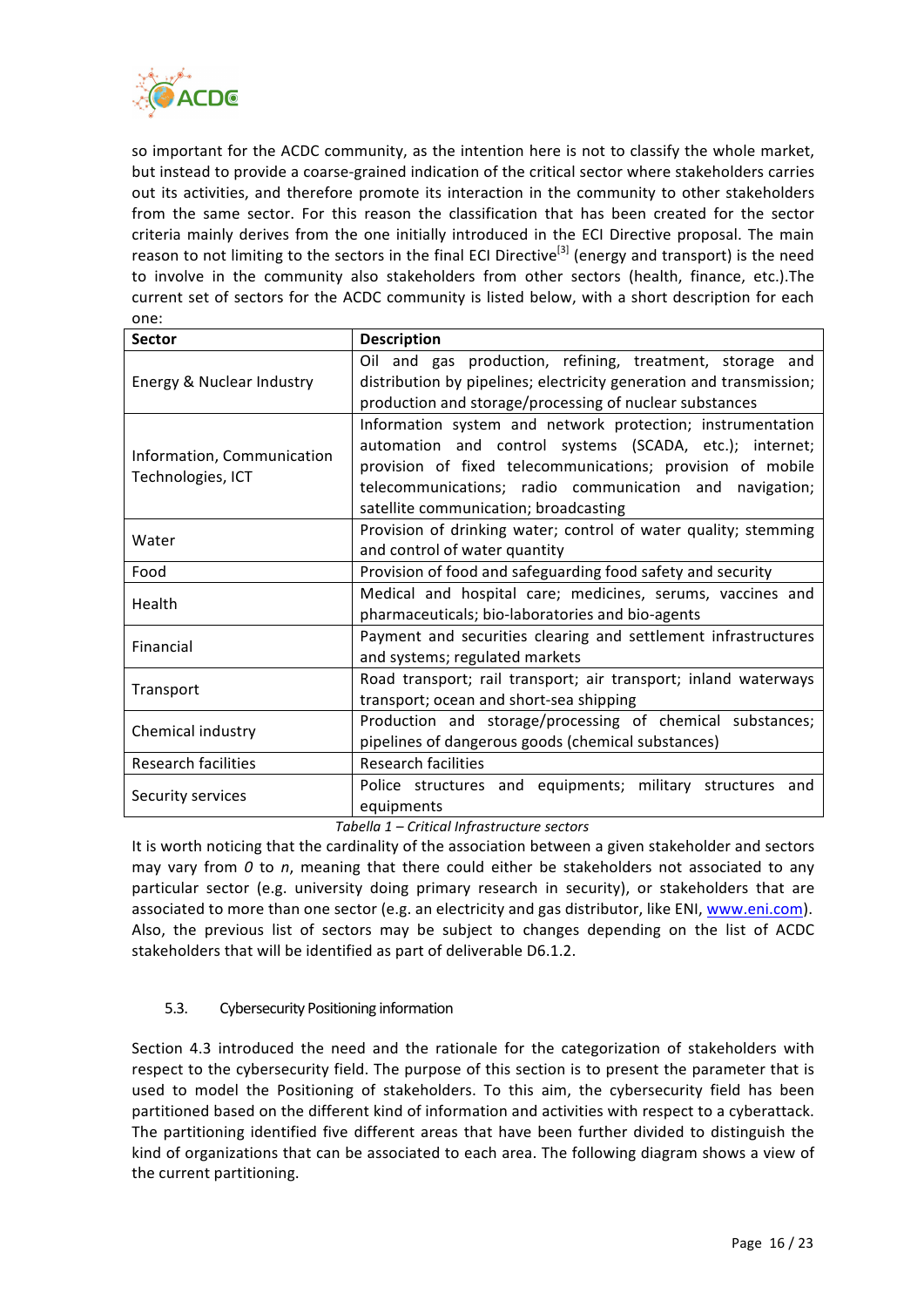



*Figure 3 - Identified Areas for the Stakeholders Positioning*

Each of the positioning from the previous diagram is briefly introduced in the following table.

| <b>Value</b>                           | <b>Description</b>                                                                                                                                                                                                                                                                                                                                                                                                                                     |
|----------------------------------------|--------------------------------------------------------------------------------------------------------------------------------------------------------------------------------------------------------------------------------------------------------------------------------------------------------------------------------------------------------------------------------------------------------------------------------------------------------|
| Critical<br>Infrastructure<br>Operator | Operator of a Critical Infrastructure, where "'critical infrastructure' means an asset,<br>system or part thereof located in Member States which is essential for the<br>maintenance of vital societal functions, health, safety, security, economic or social<br>well-being of people, and the disruption or destruction of which would have a<br>significant impact in a Member State as a result of the failure to maintain those<br>functions"[3]. |
|                                        | Note that the sector in which the Critical Infrastructure Operator actually operates<br>is defined by the value(s) of the Sector parameter.                                                                                                                                                                                                                                                                                                            |
| Research                               | A single (e.g University, Research Institute) or a temporary grouping of<br>organizations (e.g. EU research projects) conducting research related to the<br>cybersecurity field. This category groups stakeholders whose main interest is to find<br>new solutions, instead of creating and maintain applications & services for the<br>existing ones (see Providers below).                                                                           |
| <b>Policy Makers</b>                   | Policy makers are those dealing with regulations related to cybersecurity.<br>Stakeholders associated to this area aims at defining (or contributes to) rules<br>promoting and supporting other stakeholders in fighting cyberattacks.<br>Regulation Body and International Institutions                                                                                                                                                               |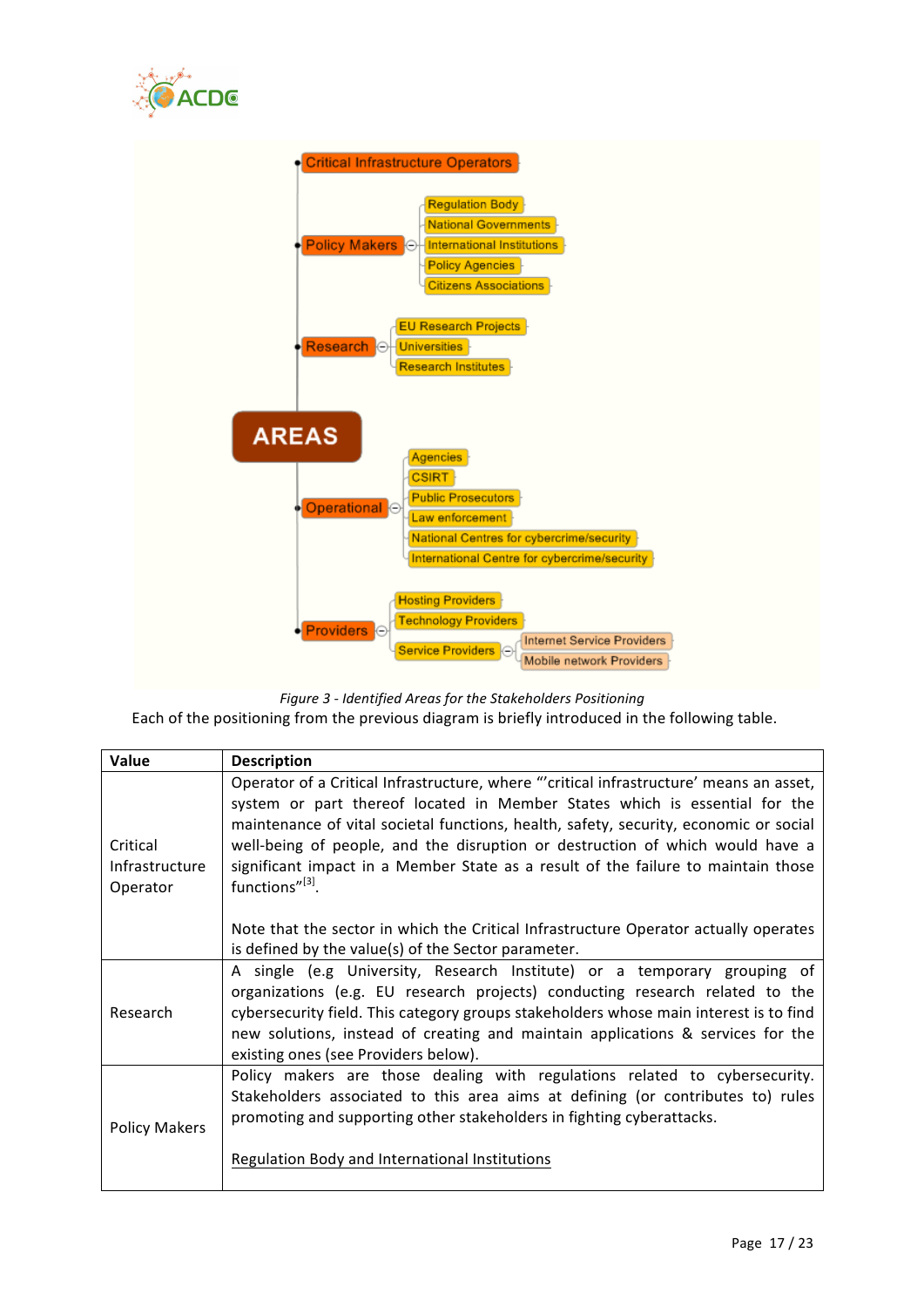

|             | Relevant European, National or local authority, agency or body, that is involved in,<br>or closely related to, the definition of regulations impacting the cybersecurity field<br>(i.e.: ENISA and ICANN, RIPE (NCC), IETF, MAAWG, IGF, )                                                                                      |
|-------------|--------------------------------------------------------------------------------------------------------------------------------------------------------------------------------------------------------------------------------------------------------------------------------------------------------------------------------|
|             | <b>Citizens' Associations</b>                                                                                                                                                                                                                                                                                                  |
|             | Represents citizens directly interacting with the solutions ACDC proposes to end-<br>users. (see note in section 4 about citizens' involvement in the ACDC community).                                                                                                                                                         |
|             | <b>National governments</b>                                                                                                                                                                                                                                                                                                    |
|             | Relevant ministries dealing with cybersecurity regulation.                                                                                                                                                                                                                                                                     |
|             | This area groups stakeholders that fight against cyberattacks on a daily basis. They<br>can belong to public, national, international, or private organizations.                                                                                                                                                               |
|             | National centres relating to cyber crime and security                                                                                                                                                                                                                                                                          |
|             | Present national initiatives concerning the mitigation of online threats in the<br>broadest sense of the word, that collect, analyse and/or act on data at national<br>level.                                                                                                                                                  |
|             | International centres relating to cyber crime and security                                                                                                                                                                                                                                                                     |
|             | International initiatives concerning the mitigation of online threats in the broadest<br>sense of the word, that collect, analyse and/or act on data at international level.                                                                                                                                                   |
|             | <b>CSIRT/CERT</b>                                                                                                                                                                                                                                                                                                              |
| Operational | Computer Security Incident Response Team - "A CSIRT is a team that responds to<br>computer security incidents by providing all necessary services to solve the<br>problem(s) or to support the resolution of them."[2]                                                                                                         |
|             | Public prosecutors                                                                                                                                                                                                                                                                                                             |
|             | The prosecutor is the chief legal representative of the prosecution in countries with<br>either the common law adversarial system, or the civil law inquisitorial system. The<br>prosecution is the legal party responsible for presenting the case in a criminal trial<br>against an individual accused of breaking the law1. |
|             | Law enforcement                                                                                                                                                                                                                                                                                                                |
|             | Government institutions that enforce laws related to cyber offences or offenses<br>made through cyber space.                                                                                                                                                                                                                   |
| Providers   | This area groups providers of applications and services. Differently from the<br>Research area (above), where the focus is more on finding new solutions,<br>stakeholders in this area mainly aims at transfer solutions to production by creating<br>and maintaining derived applications and services.                       |

 $1$  http://en.wikipedia.org/wiki/Public\_prosecutors

<u> 1989 - Johann Stein, fransk politiker (d. 1989)</u>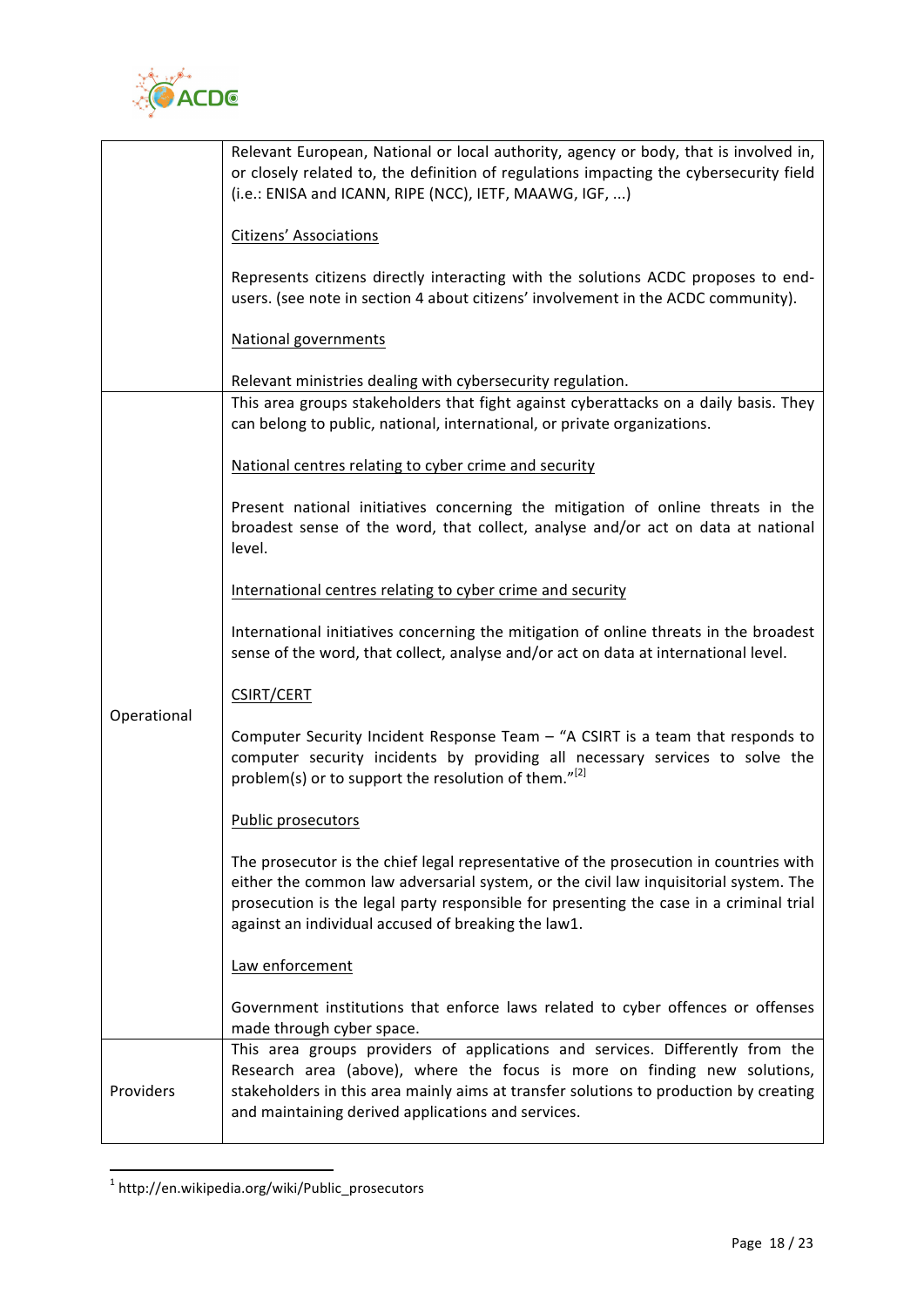

|                | <b>Hosting Providers</b>                                                                                                                                                                                                                                                                                                                                                                                                                                                                                                                                                                                                                                                                                                                                            |  |  |  |
|----------------|---------------------------------------------------------------------------------------------------------------------------------------------------------------------------------------------------------------------------------------------------------------------------------------------------------------------------------------------------------------------------------------------------------------------------------------------------------------------------------------------------------------------------------------------------------------------------------------------------------------------------------------------------------------------------------------------------------------------------------------------------------------------|--|--|--|
|                | Web Hosts, Data Centres who can contribute valuable data on botnets and<br>infections and provide supporting infrastructure                                                                                                                                                                                                                                                                                                                                                                                                                                                                                                                                                                                                                                         |  |  |  |
|                | <b>Technology Providers</b>                                                                                                                                                                                                                                                                                                                                                                                                                                                                                                                                                                                                                                                                                                                                         |  |  |  |
|                | Providers of solutions aiming to fight botnets willing to implement their solutions as<br>part of ACDC or to contribute their solutions into ACDC.                                                                                                                                                                                                                                                                                                                                                                                                                                                                                                                                                                                                                  |  |  |  |
|                | 1. Security Technologies<br>Providers of dedicated security technologies such as malware analysis, botnet<br>monitoring, network technology solutions. Provider of applications and services<br>related to the cybersecurity field. Contrary to the "Critical Infrastructure<br>Operator" category, this category focuses on applications and services and may<br>include non-commercial organizations providing specific solutions relevant to<br>the cybersecurity domain. It also includes system integrators and resellers, as<br>well as providers of existing solutions & services that may be impacted by<br>cybersecurity issues. These can be hardware solutions, applications or solutions<br>provided as a services on premise or from within the cloud. |  |  |  |
|                | 2. System Integration<br>Providers of integration services, integrating security technologies in networks,<br>systems and applications                                                                                                                                                                                                                                                                                                                                                                                                                                                                                                                                                                                                                              |  |  |  |
|                | <b>ISPs</b><br>Internet Service Providers.                                                                                                                                                                                                                                                                                                                                                                                                                                                                                                                                                                                                                                                                                                                          |  |  |  |
|                |                                                                                                                                                                                                                                                                                                                                                                                                                                                                                                                                                                                                                                                                                                                                                                     |  |  |  |
|                | Mobile network providers                                                                                                                                                                                                                                                                                                                                                                                                                                                                                                                                                                                                                                                                                                                                            |  |  |  |
|                | Mobile phone network operators that are interested in deploying solutions<br>provided by the ACDC and contribute the results back to ACDC in order to refine<br>and improve the tools.                                                                                                                                                                                                                                                                                                                                                                                                                                                                                                                                                                              |  |  |  |
|                | <b>End User Organizations and industry collaborations</b>                                                                                                                                                                                                                                                                                                                                                                                                                                                                                                                                                                                                                                                                                                           |  |  |  |
|                | Organizations bringing together interests of end users on topics related to cyber<br>security, such as telecom and internet user associations (INTUG), ISAC's (FS ISACS),<br>security professionals (ISSA, ISACA),                                                                                                                                                                                                                                                                                                                                                                                                                                                                                                                                                  |  |  |  |
| Intermediaries | <b>Industry Associations &amp; Sector Federations</b>                                                                                                                                                                                                                                                                                                                                                                                                                                                                                                                                                                                                                                                                                                               |  |  |  |
|                | Organizations bringing together interests of organizations such as company<br>associations, trade unions, vertical interest groups,  with an interest and<br>dedication to cyber security. (Examples : EOS, ADS, VBO, Agoria ICT, TeleTrust, LSEC,<br>)                                                                                                                                                                                                                                                                                                                                                                                                                                                                                                             |  |  |  |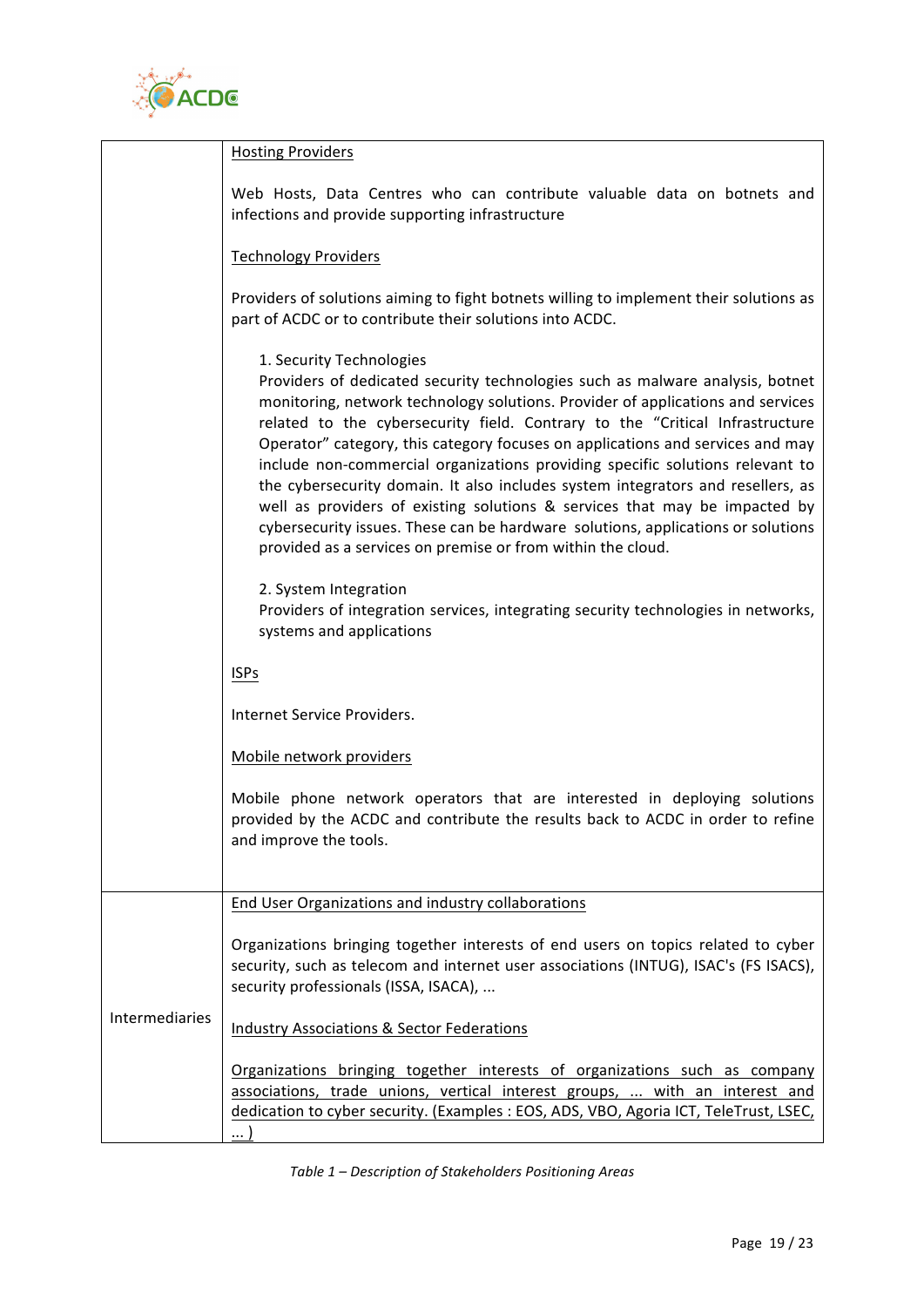

As for the sector parameter, the relationship between a given stakeholder and the positioning values can also be multiple. This is the case for instance for a company carrying out research related to the cybersecurity field and also selling security products, or for a government agency acting both as policy maker and, at the same time, running the national CERT for its country.

#### 5.4. Botnet Interests information

While the Cybersecurity Positioning information identifies the role of the stakeholder with respect to the cybersecurity field as a whole, the Botnet Interest information details the particular interest a stakeholder may have with respect to the botnet topic, as introduced in section 4.4.

This section aims at describing the parameters that model the level of interest in the specific topic of botnets, and the values they can take for a given stakeholder. The starting point for this modelling is the ACDC description of work, because this provides the consortium and the community a clear picture of the kind of information that can be of interest for each stakeholder. Linking stakeholders to project activities also promotes their involvement in the community and in the experiments.

With respect to ACDC solutions, the stakeholder may express interest in acting as a provider (or contributor) of the solution itself, as well as a provider or contributor of data related to botnets and easing the detection, mitigation of botnets as well as creating a knowledge base for further developments, vs. being a potential adopter (thus providing feedback on the solution usage, or even data that originates from the usage, if possible). The set of solutions taken into consideration is derived from the ACDC DoW<sup>[1]</sup>, and briefly introduced below:

- Sensors & Detection Tools Advanced integration of different sensors to detect malicious traffic.
- Infected website Analysis Detect and analyse the malicious behaviour of infected Web sites.
- Multipurpose tools for end users Detection of malicious activities in personal infrastructures and end points, including mobile phones.
- Centralized data clearing house Collect and analyse data from different data feeds Generate single EU common reporting picture
- Support Centre Provide help and support to infected users, based on the results of the detection through the central clearing house

Concerning experiments, stakeholders can express their interest in participating to one or more (thus generating results) vs. just accessing the experiment's results. The set of experiments taken into consideration is derived from the ACDC DoW<sup>[1]</sup>, and briefly introduced below:

- Spam-Botnet aiming at detecting and taking down botnet used to send large amount of spam messages.
- Fast-Flux used to address fast flux techniques that are used by cyber criminals to hide phishing and malware delivering sites.
- Website aiming at carry out large scale scans of websites in order to detect malicious code of various kinds and drive-by downloads in specific.
- Distributed Denial of Service targeting Distribute Denial of Services attacks in general and with a specific focus on the case of Cloud-based DDoS attacks
- Mobile Bot aiming at validating our strength in terms of identification of botnets operating out of mobile networks.

Apart from the interest in experiments and solutions, stakeholders may express their interest toward specific ACDC activities, like participation to an event (workshop, conference, etc.) as well as contribution to requirements and documents (reports, deliverables, statistics, etc.). The introduction of parameters specific to these participations heavily depends on the stakeholder's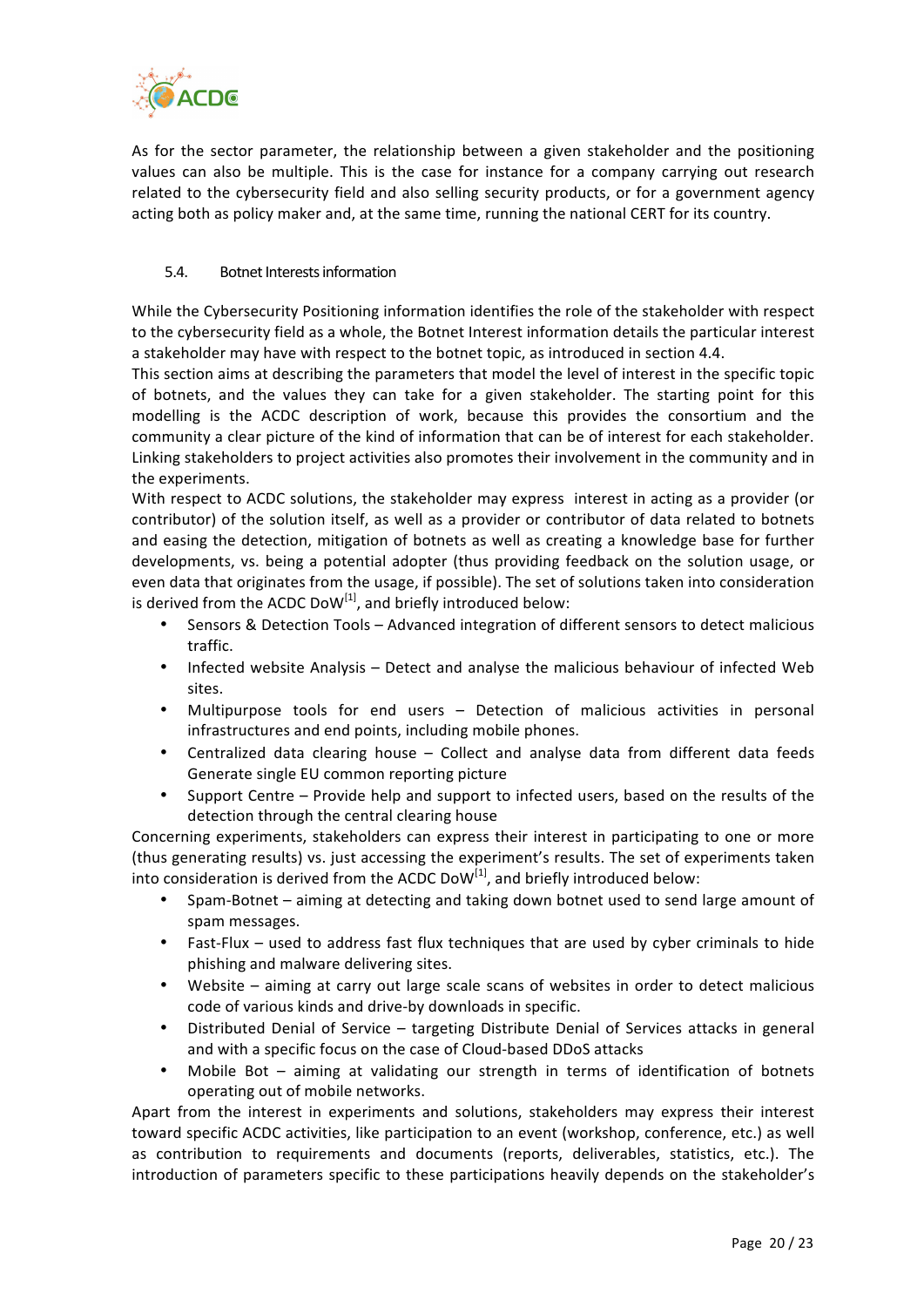

initial involvement in the ACDC community and will be evaluated later on in the project, once the community will be in place and activities will have started.

#### 5.5. ACDC interaction channels

As described earlier, this criteria represents the future involvement / interaction of the stakeholder with ACDC. Each stakeholder may select one or more channels of interaction, but the important lessons learnt from the  $1<sup>st</sup>$  year of ACDC is that each model has to be clearly identified, and therefore supported by the appropriate access control measures between the ACDC entry point for all interactions, i.e. the ACDC Community portal and the actual central data clearing house (CCH). This also builds on the work carried out in WP1 to move from a higher level of "sharing data" to more precise levels in which "data retrieval and contribution work flows".

The second modification is the introduction of the "level", ranging from 1 to 3, with

- Level 1: the criteria information can be acquired for engagement level 8 ("Information gathering initiated, refer to D6.1.2)
- Level 2: the criteria information can be acquired after engagement level 12 ("Signed level of interest")
- Level 3: the criteria information will be refined when the stakeholder has tested the interaction.

The introduction of these different levels builds on the fact that when a stakeholder signs a letter of interest, he has not vet experienced ACDC and therefore we need to support progressive levels of engagement.

The importance of these values is to enable ACDC to build a best practice approach to data sharing that can benefit beyond the ACDC CCH, as data sharing is and remains one of the most critical issues in fighting botnets.

| Value                                                         | Level          | <b>Description</b>                                                                                                                                                                                                                                                                                                                                                                                                                                                      |  |  |
|---------------------------------------------------------------|----------------|-------------------------------------------------------------------------------------------------------------------------------------------------------------------------------------------------------------------------------------------------------------------------------------------------------------------------------------------------------------------------------------------------------------------------------------------------------------------------|--|--|
| Information related to the provision of data by a stakeholder |                |                                                                                                                                                                                                                                                                                                                                                                                                                                                                         |  |  |
| Data creation                                                 | 1              | Access to data specific to the operations / activity of the stakeholder. This<br>parameter reflects the fact that data relevant to botnets is detected and<br>stored by this stakeholder.                                                                                                                                                                                                                                                                               |  |  |
| Data provision                                                | 1              | This stakeholder is available to provide data to the ACDC clearing house. The<br>conditions under which the data could be provided are further described in<br>other parameters.                                                                                                                                                                                                                                                                                        |  |  |
| Data external<br>channel<br>required                          | 1              | This parameter identifies whether the stakeholder can only provide this data<br>through a third party (for instance, through a national police force or other<br>bodies, as detected in the initial contacts).                                                                                                                                                                                                                                                          |  |  |
| Data modified<br>by owner                                     | $\overline{2}$ | This parameter identifies whether the stakeholder will handle anonymisation<br>/ aggregation or other modification of data prior to providing it to the ACDC<br>clearing house. This will be used also to refine the work to be done by the<br>clearing house itself                                                                                                                                                                                                    |  |  |
| Data sharing<br>limitations<br>selected by<br>owner           | $\overline{2}$ | This parameter identifies whether the data provided by the owner will only be<br>made available to certain categories or even individual stakeholders. This<br>paves the way for sharing limitation between for instance two member states<br>that have signed an agreement or two institutions and are interested in using<br>the "clearing house" service of ACDC. Providing this feature is of importance<br>in supporting the adoption of ACDC as a service to all. |  |  |
| One to one                                                    | 3              | This parameter identifies that the owner will only provide data based on a                                                                                                                                                                                                                                                                                                                                                                                              |  |  |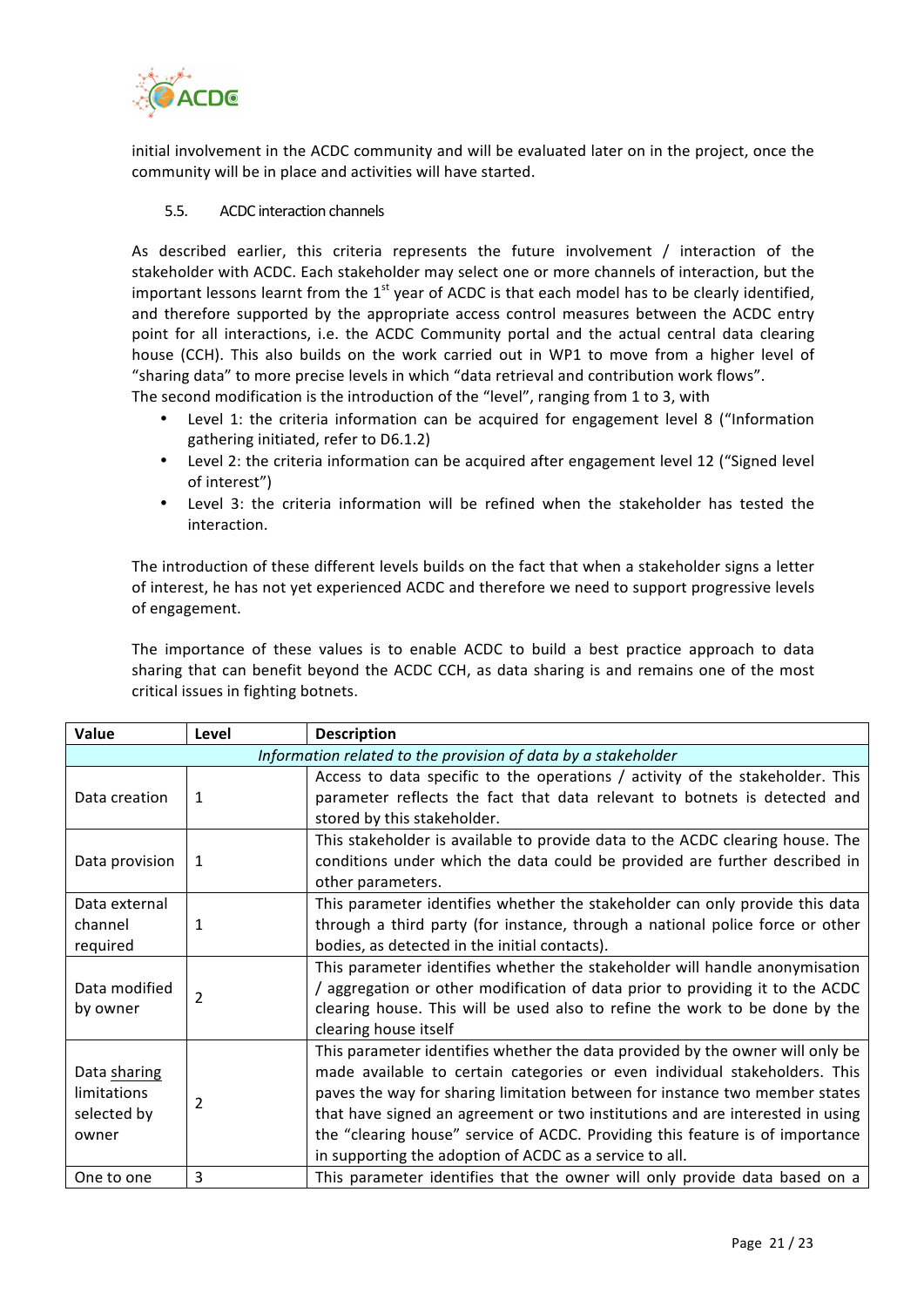

| data sharing                                                                               |                | bilateral relationship (identified organisation requesting access to data).                   |  |  |
|--------------------------------------------------------------------------------------------|----------------|-----------------------------------------------------------------------------------------------|--|--|
| One to many                                                                                | $\overline{3}$ | This parameter identifies that the owner is available to provide the data to                  |  |  |
| data sharing                                                                               |                | one or more clearly identified groups (all CERTs, all police forces etc)                      |  |  |
| Geographical<br>limitation                                                                 | 3              | This is an additional parameter that can restrict the data sharing, allowing the              |  |  |
|                                                                                            |                | data owner to specify that he will share only with stakeholders from specific                 |  |  |
|                                                                                            |                | countries.                                                                                    |  |  |
| Full data<br>sharing                                                                       | 3              | This parameter identifies that the owner who releases this data does not put                  |  |  |
|                                                                                            |                | limitation on the retrieval accessibility (meaning who accesses data). The                    |  |  |
|                                                                                            |                | usage is managed separately.                                                                  |  |  |
| Full data                                                                                  |                | This parameter indicates that the data can become fully available after a                     |  |  |
| availability                                                                               |                | certain period of time. This helps handle data that is sensitive when                         |  |  |
| delay                                                                                      | $\overline{2}$ | generated, but becomes less sensitive as time moves on and can be used to                     |  |  |
| introduced by                                                                              |                | forensic and statistical analysis.                                                            |  |  |
| owner                                                                                      |                |                                                                                               |  |  |
| Data usage                                                                                 |                | Separately from the "sharing limitation" introduced on the previous line, an                  |  |  |
| limitations                                                                                | $\overline{2}$ | owner may also restrict in all cases the actual usage that could be done of the               |  |  |
| selected by                                                                                |                | data, ranging from, for instance, whether data can be only used for statistical               |  |  |
| owner                                                                                      |                | purpose, whether data can be used for research purpose etc.                                   |  |  |
| Information related to the retrieval of data from the ACDC clearing house by a stakeholder |                |                                                                                               |  |  |
| Data retrieval                                                                             | 1              | This parameter identifies if the stakeholder is interested in retrieving data.                |  |  |
| Data foreseen                                                                              | $\mathbf{1}$   | This parameter identifies what type of usage the stakeholder foresees with                    |  |  |
| usage                                                                                      |                | the data retrieved; for instance, development of new solutions, testing of                    |  |  |
|                                                                                            |                | algorithms, statistical analysis, impact evaluation etc.                                      |  |  |
|                                                                                            |                | Information related to the provision of solutions to the ACDC clearing house by a stakeholder |  |  |
| Solutions                                                                                  | 1              | This stakeholder develops new solutions and is interested in providing them                   |  |  |
| provision                                                                                  |                | through the ACDC clearing house                                                               |  |  |
| Beta-testing                                                                               | $\mathbf{1}$   | The stakeholder is interested in using the ACDC community as beta-testers.                    |  |  |
| interest                                                                                   |                | This could apply both to research level solutions or to commercial solutions                  |  |  |
|                                                                                            |                | under development.                                                                            |  |  |
| <b>Trials</b><br>availability                                                              | $\mathbf{1}$   | Solutions can be provided as trials on a free basis, either fully fledged for a               |  |  |
|                                                                                            |                | limited duration or limited features.                                                         |  |  |
| Components<br>level                                                                        | $\mathbf{1}$   | This stakeholder is interested in using ACDC to make a specific component                     |  |  |
|                                                                                            |                | available (for future integration in another solution)                                        |  |  |

Table 2 -list of parameters for ACDC interaction channels